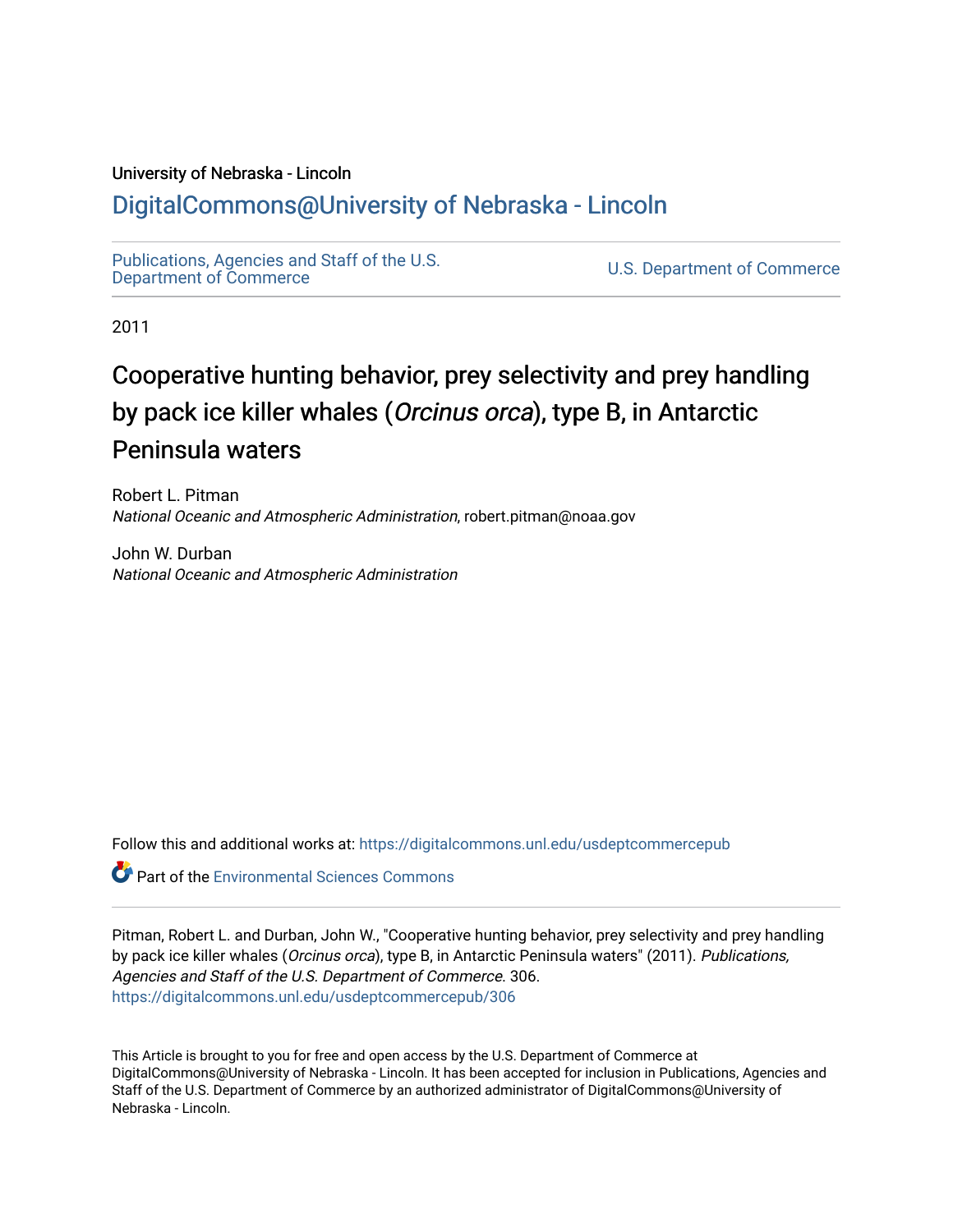# **Marine Mammal Science**



MARINE MAMMAL SCIENCE, \*\*(\*): \*\*\*–\*\*\* (\*\*\* 2011) 2011 by the Society for Marine Mammalogy Published 2011. This article is a US Government work and is in the public domain in the USA. DOI: 10.1111/j.1748-7692.2010.00453.x

### Cooperative hunting behavior, prey selectivity and prey handling by pack ice killer whales (*Orcinus orca*), type B, in Antarctic Peninsula waters

ROBERT L. PITMAN JOHN W. DURBAN

Protected Resources Division, Southwest Fisheries Science Center, National Marine Fisheries Service, National Oceanic and Atmospheric Administration, 8604 La Jolla Shores Drive, La Jolla, California 92037, U.S.A. E-mail: robert.pitman@noaa.gov

#### ABSTRACT

Currently, there are three recognized ecotypes (or species) of killer whales (*Orcinus orca*) in Antarctic waters, including type B, a putative prey specialist on seals, which we refer to as "pack ice killer whale" (PI killer whale). During January 2009, we spent a total of 75.4 h observing three different groups of PI killer whales hunting off the western Antarctic Peninsula. Observed prey taken included 16 seals and 1 Antarctic minke whale (*Balaenoptera bonaerensis*). Weddell seals (*Leptonychotes weddellii*) were taken almost exclusively (14/15 identified seal kills), despite the fact that they represented only 15% of 365 seals identified on ice floes; the whales entirely avoided taking crabeater seals (*Lobodon carcinophaga*; 82% relative abundance) and leopard seals (*Hydrurga leptonyx*; 3%). Of the seals killed, the whales took 12/14 (86%) off ice floes using a cooperative wave-washing behavior; they produced 120 waves during 22 separate attacks and successfully took 12/16 (75%) of the Weddell seals attacked. The mean number of waves produced per successful attack was 4.1 (range 1–10) and the mean attack duration was 30.4 min (range 15–62). Seal remains that we examined from one of the kills provided evidence of meticulous postmortem prey processing perhaps best termed "butchering."

Key words: Antarctica, hunting behavior, killer whale, *Leptonychotes weddellii*, *Orcinus orca*, prey handling, prey specialization, Weddell seal.

Killer whales are fast-swimming, long-lived, intelligent, social animals and the largest apex predators in the ocean. Not surprisingly then, their predatory habits have been cited as a major force in shaping marine ecosystems. In higher latitudes, where they occur most commonly (Forney and Wade 2006), killer whales have been implicated in everything from the direct and cascading affects of cropping down (and perhaps endangering) prey populations (Guinet *et al.* 1992; Estes *et al*. 1998;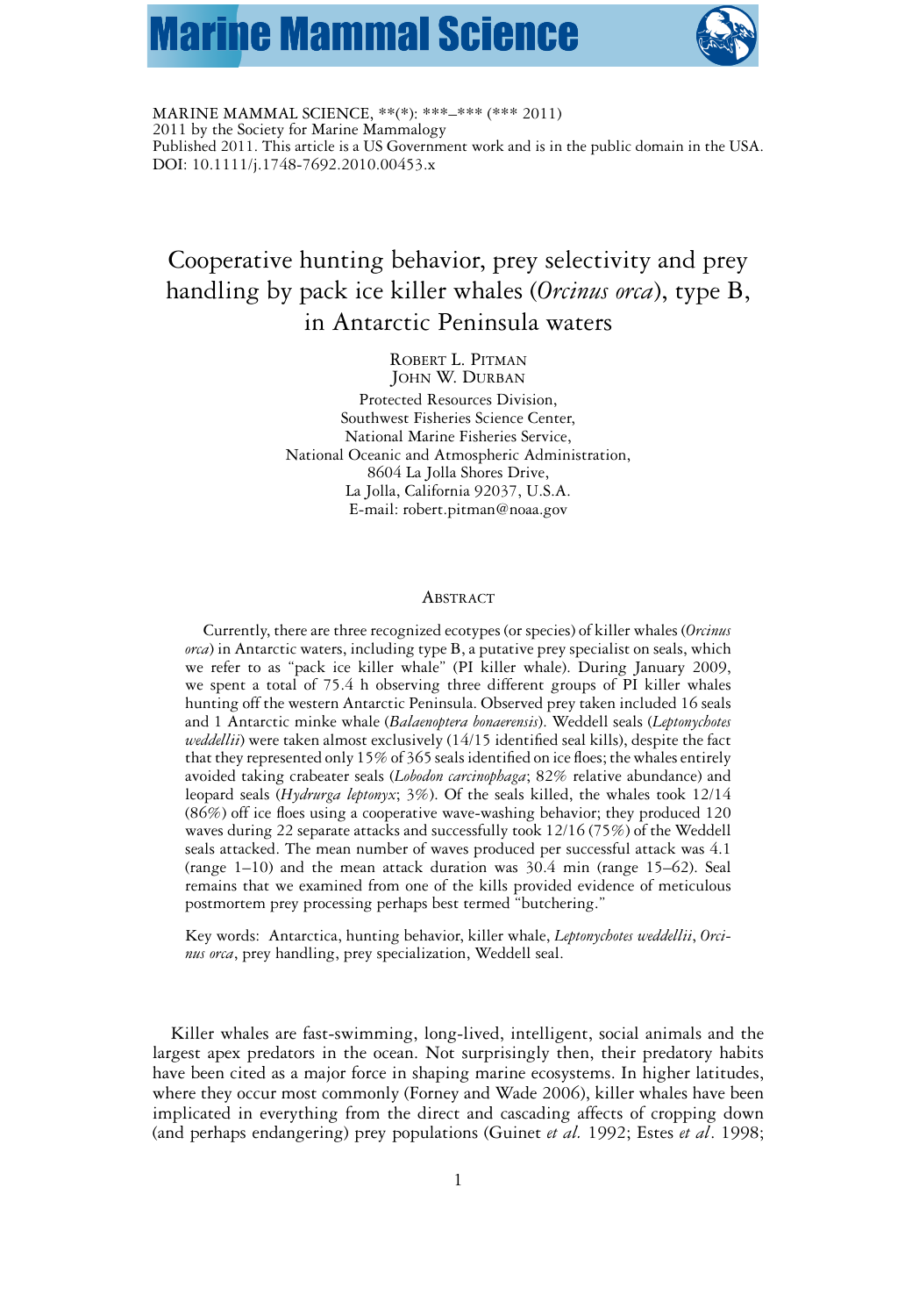Springer *et al*. 2003, 2008; Branch and Williams 2006; Ainley *et al*. 2007; Bolt *et al*. 2009; Estes *et al*. 2009), to being the primary impetus for the breeding migrations of large whales (Corkeron and Connor 1999, Connor and Corkeron 2001). These claims have generated a series of pointed rebuttals (*e.g*., Clapham 2001, DeMaster *et al*. 2006, Mizroch and Rice 2006, Mehta *et al*. 2007, Trites *et al*. 2007, Wade *et al*. 2007, Barbraud and Cotté 2008, Wade et al. 2009), and the only consensus that has emerged to date is that too little is known about killer whale feeding habits to gauge the degree to which they may be structuring marine communities (Williams *et al*. 2004, Ainley *et al.* 2010).

Three distinct forms of killer whales (*Orcinus orca*) have been described from Antarctic waters; referred to as types A, B, and C, they are purported prey specialists on Antarctic minke whales (*Balaenoptera bonaerensis*), seals, and fish, respectively (Pitman and Ensor 2003). Although their ranges overlap at sea, the three forms are phenotypically distinct and recent molecular genetics analyses have suggested that they represent separate species (LeDuc *et al*. 2008, Morin *et al.* 2010). In this paper we focus on the type B form, which commonly hunts among the pack ice in its pursuit of seals and we refer to it as "pack ice killer whale" (PI killer whale).

To date, generalizations about the prey of killer whales in Antarctica have been based solely on opportunistic observations—there have been no directed studies on their feeding habits or prey preferences. Reported prey of PI killer whales has included crabeater seals (*Lobodon carcinophaga*), Weddell seals (*Leptonychotes weddellii*), leopard seals (*Hydrurga leptonyx*) and southern elephant seals (*Mirounga leonina*; Pitman and Ensor 2003, Visser *et al.* 2008, Ainley *et al.* 2009). There are also unconfirmed reports of them "hunting" Antarctic minke whales and harassing humpback whales (*Megaptera novaeangliae*) in Antarctic waters, and both of these species have been considered potential prey species (Pitman and Ensor 2003). And recently, an apparently smaller form of PI killer whale was observed feeding on gentoo and chinstrap penguins (*Pygoscelis papua* and *P. antarctica*, respectively) in the Antarctic Peninsula (AP) area (Pitman and Durban 2010).

An apparently unique, cooperative hunting behavior by PI killer whales was first described by Smith *et al*. (1981) who reported that after a group of seven whales located a lone crabeater seal on an ice floe, the whales swam approximately 100 m away from it, then turned and swam rapidly toward the floe in echelon formation. They deliberately created a wave that broke up the floe and washed the seal into the water. The seal was not seen again and it was not known if it escaped or was killed and eaten. This remarkable wave-wash hunting behavior was not reported again until Visser *et al.* (2008) provided a detailed account of a group of seven PI killer whales that washed a crabeater seal off a floe several times before they killed and ate it. Visser *et al*. (2008) also compiled a list of all of the then-known observations of this behavior, which included attacks on five individual seals (three crabeaters, one leopard, and one Weddell) and an Adélie penguin (Pygoscelis *adeliae*). One might have inferred from this handful of records that wave-wash hunting by killer whales in Antarctica was an uncommon behavior.

Herein, we report on our observations of PI killer whales hunting off the west coast of the AP during January 2009. They hunted almost exclusively by wavewashing seals off ice floes, which provided us with a unique opportunity to study cooperative hunting behavior and prey choice by a mammal-eating killer whale. In addition to providing new details on wave-wash hunting behavior, we also describe and discuss our observations on prey selectivity and postmortem prey handling by this little-known killer whale.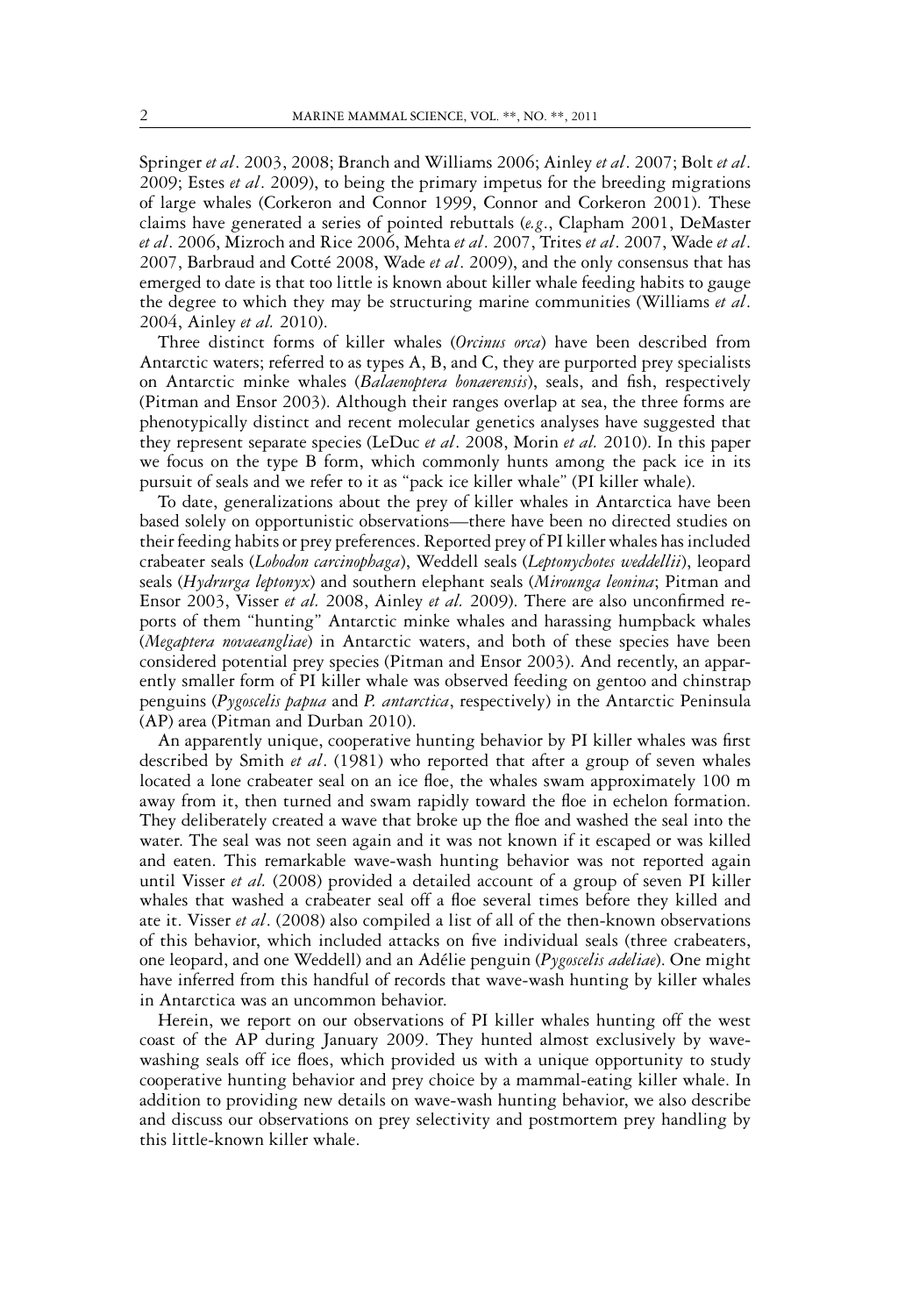

*Figure 1.* Study area: A. The southern tip of South America (Chile, CH; Argentina, AR) and the AP separated by the Drake Passage; the box indicates where we made our observations during 13–30 January 2009; B. Enlargement of the box showing Adelaide Island and Laubeuf Fjord, along with the location and species of prey taken by pack ice killer whales—Weddell seal  $(n = 14)$ , southern elephant seal  $(n = 1)$ , unidentified seal  $(n = 1)$ , Antarctic minke whale  $(n = 1)$ , and sites of all wave-wash attacks  $(n = 22)$ .

#### MATERIALS AND METHODS

We made observations from the 19.5 m motor-sailing yacht *Golden Fleece* during 13–30 January 2009, in Laubeuf Fjord, east of Adelaide Island, off the west coast of the AP (Fig. 1). While there, we encountered 10%–90% cover of pack ice and "bergy bits" (*i.e.*, house-sized or smaller chunks of floating glacial ice).

Observations were made outside, from the top of the wheelhouse, approximately 5 m above sea level, with 2–7 observers on watch at all times, weather permitting, using handheld,  $7 \times 50$  mm binoculars. Typically, once we located a group of whales we stayed with it until we lost it due to dense pack ice, bad weather, or darkness. To relocate animals and to track their movements, we deployed SPOT5 location-only satellite transmitters (Wildlife Computers, Redmond, WA) onto three animals from three different groups. The 41 g tags were deployed using crossbow bolts fired at the dorsal fins of whales, with tags held in place by two 6.5 cm barbed titanium darts (see Andrews *et al*. 2008 for additional details). Detailed results of our tagging efforts will be reported elsewhere.

We identified individual whales by comparing high-quality images (>10 megapixel resolution) taken using digital SLR cameras and telephoto zoom lenses. Individual animals were identified by the presence of naturally acquired nicks in the dorsal fin, distinctive dorsal fin shape, and differences in saddle patch pigmentation (Ford *et al*. 2000). Time-annotated notes were taken during our focal follows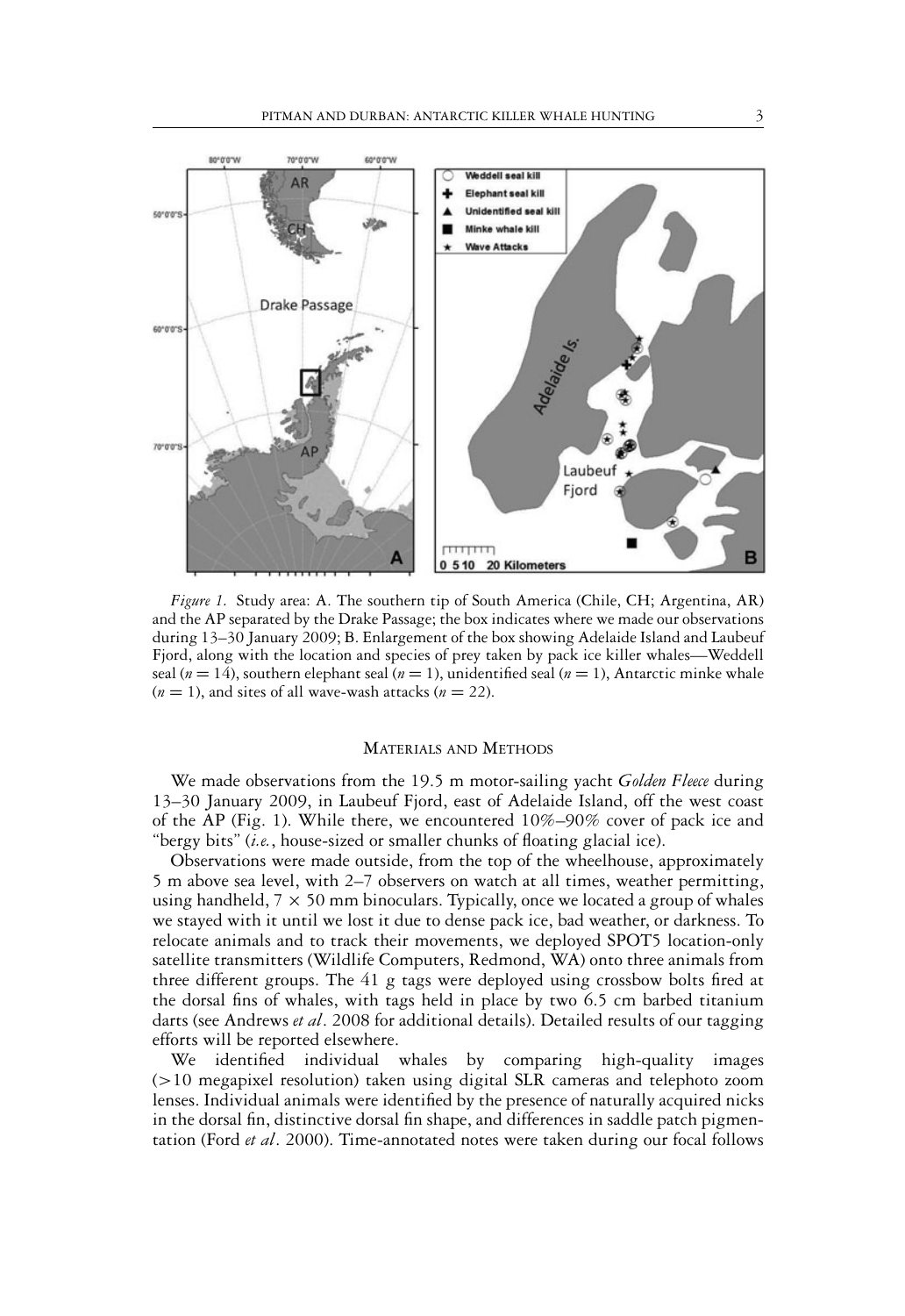with additional details gleaned from the time stamps and imagery recorded on the >8,000 digital photos that we acquired.

We assumed that our observations represented normal hunting behavior because the whales appeared to be largely oblivious to our presence and often hunted and fed within 100 m of our vessel. However, our observations were made in conjunction with a natural history film team that was interested in recording killer whale hunting behavior. On seven occasions they put a launch in the water to film the seals and whales, and the presence of the launch sometimes appeared to distract the whales. For example, the juveniles often seemed to be more interested in the launch than in participating in the hunt, which prolonged the hunting process. Therefore, when appropriate, we distinguished between observations made when the launch was in the water and when it was not.

To determine if hunting whales had preferences among the different species of seals that were present on the ice, we identified a random sample of 365 seals hauled out on floes as we motored through the pack ice in Laubeuf Fjord over three separate days with clear observation conditions. Only seals within approximately 100 m of the vessel were recorded to avoid any identification problems. When whales were hunting in the pack ice, they located seals on ice floes by "spy-hopping"—*i.e*., lifting their heads vertically out of the water in order to view things above the surface. We also recorded the number and species of seals that were detected by spy-hopping whales, noted whether or not there was a subsequent wave-wash attack, and whether or not the seal was killed and eaten. Killer whales often kill and consume their prey underwater, and it can be difficult to determine if a predation event has even occurred, but there are some useful clues. When the prey was not seen again, we assumed a kill had taken place only if we detected the fishy odor and oil slick at the surface that results when a marine mammal is dismembered under water; normally we also saw bits of tissue from the prey floating on the surface or birds feeding on resultant oil droplets or scraps (see section "Results").

#### **RESULTS**

Between 13 and 30 January 2009, we had 17 encounters with 6 different groups of PI (type B) killer whales off the western AP (Fig. 1A); this was the only ecotype/species of killer whale that we saw during the study. We followed individual groups ranging in size from 2 to 24 animals (median  $= 10$ ) for a total of 88 h (5,290 min) and photographically identified 63 individuals. However, most of our encounters (13/17), and all of our predation observations, involved three distinct, apparently stable, groups of 10, 4, and 7 animals (groups 1, 2, 3, respectively; Table 1) that we observed east of Adelaide Island (Fig. 1B). Although all three groups were not seen together in any single encounter, they were all connected by association, as group 2 cooperatively foraged with both groups 1 and 3 on occasion (Table 1). We followed one or more of these three groups for a total of 75.4 h (4,521 min) over 12 d (13–24 January), and we spent an average of 407 min per encounter (range 140–867 min) on days when we were with the whales.

#### *Hunting Behavior*

Although there were miles of open water immediately outside Laubeuf Fjord, the whales, including the three groups that we satellite tracked, restricted nearly all of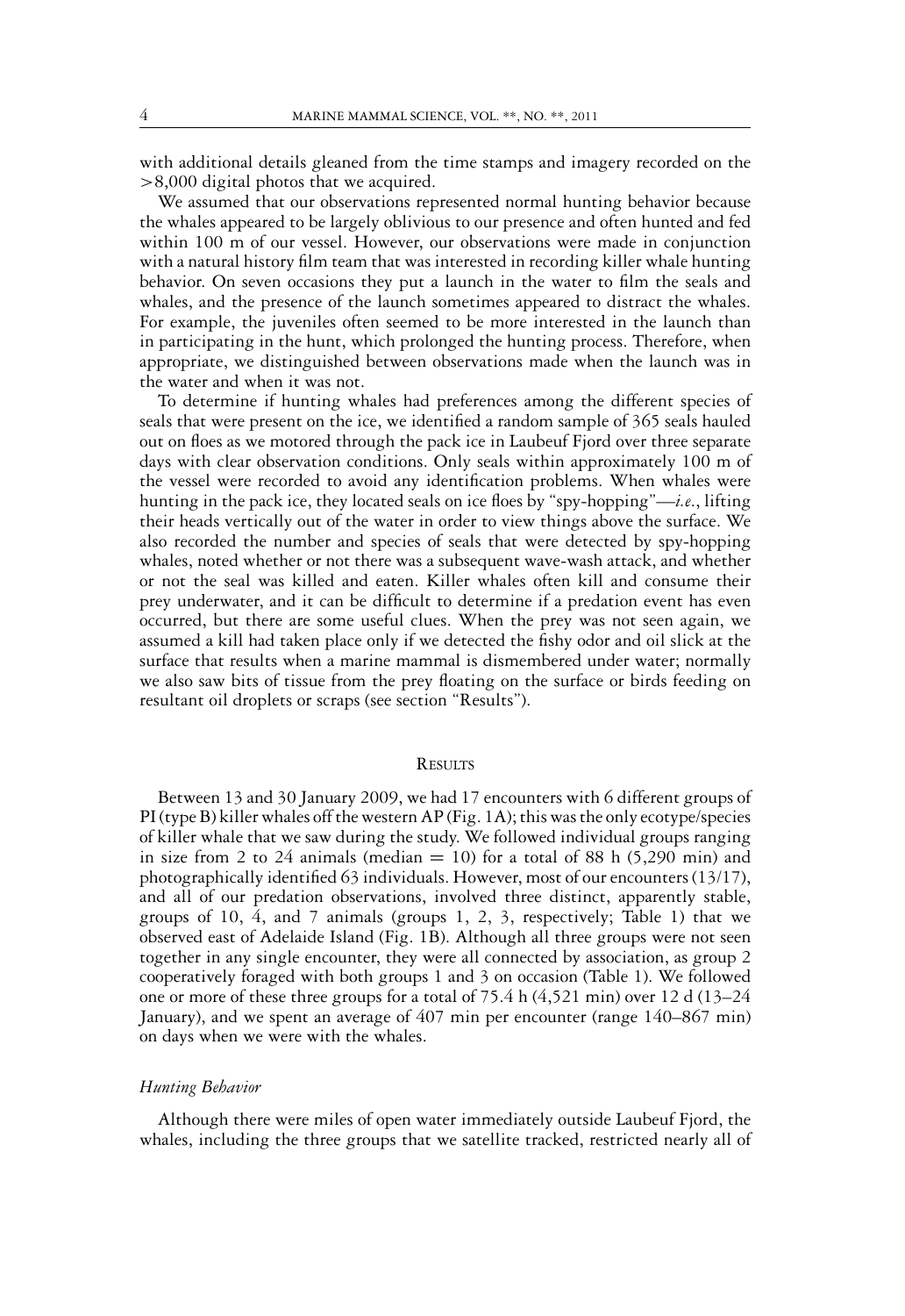| January 2009.         |                          |                                   |                              |                                      |                    |                                      | Table 1. Summary of wave-wash attacks by pack ice killer whales (Orcinus orca), type B, observed east of Adelaide Island, Antarctic Peninsula, in |
|-----------------------|--------------------------|-----------------------------------|------------------------------|--------------------------------------|--------------------|--------------------------------------|---------------------------------------------------------------------------------------------------------------------------------------------------|
| number<br>Event       | Date                     | number <sup>a</sup><br>Group      | species <sup>b</sup><br>Prey | duration (min) <sup>c</sup><br>Event | Number<br>of waves | Outcome                              | Comments <sup>d</sup>                                                                                                                             |
| $\sim$                | 14 January<br>5 January  |                                   | 1 WEDD<br>1 CRAB             | 20<br>34                             | $\sim$             | Killed and eaten<br>No kill          | Wave broke up floe, whales approached                                                                                                             |
|                       | 15 January<br>15 January |                                   | I WEDD<br>1 WEDD             | 24<br>$\mathbf 2$                    |                    | Killed and eaten<br>No kill          | Small WEDD washed off floe; the<br>seal and left                                                                                                  |
|                       | [5 January               | 1, 2                              | 1 WEDD<br>1 CRAB             | 26                                   |                    | No kill                              | CRAB washed off but ignored; WEDD<br>whales approached and then left<br>washed off and pursued, escaped<br>onto glacial ice in shallow water      |
|                       | 5 January<br>[7] January | 1, 2                              | 1 WEDD<br>I WEDD             | $\geq$<br>$\overline{15}$            | $\mathbf{\sim}$    | Killed and eaten<br>Killed and eaten |                                                                                                                                                   |
| $\infty$              | 20 January               |                                   | 1 CRAB                       | $\mathbf 2$                          |                    | No kill                              | CRAB washed off floe; whales                                                                                                                      |
| $\circ$               | 20 January<br>20 January | $\mathbf 2$<br>$\scriptstyle\sim$ | 1 WEDD<br>3 CRAB             | $\overline{5}$                       | $\frac{3}{2}$      | Killed and eaten<br>No kill          | Wave broke up flow, whales approached<br>approached and then left<br>Possibly disrupted                                                           |
|                       | 20 January               | $\scriptstyle\sim$                | 2 WEDD                       | 60                                   |                    | 1 killed and eaten                   | Focused on one WEDD, ignored<br>and left; possibly disrupted                                                                                      |
| $\mathbf{\sim}$       | 21 January               | S                                 | I WEDD                       | 133                                  | 26                 | No kill                              | WEDD escaped onto glacial ice;<br>second; possibly disrupted                                                                                      |
| $\tilde{\mathcal{C}}$ | 22 January               | ξ                                 | 3 CRAB                       | $\Box$                               | 4                  | No kill                              | into water; whales approached them<br>Wave broke up floe; CRABs washed<br>possibly disrupted<br>and then left                                     |
|                       |                          |                                   |                              |                                      |                    |                                      | (Continued)                                                                                                                                       |

PITMAN AND DURBAN: ANTARCTIC KILLER WHALE HUNTING 5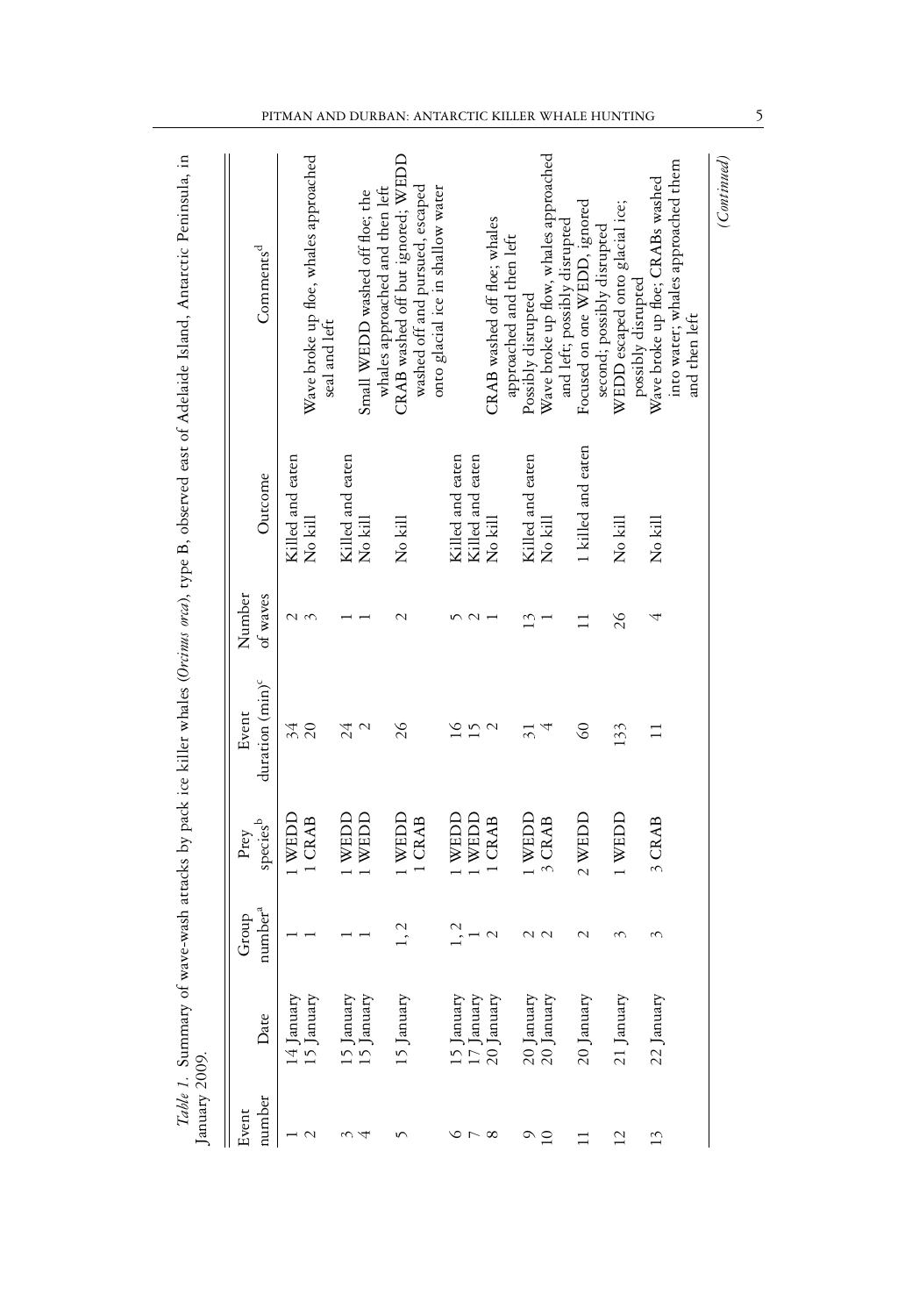| Event     |                          | Group               | Prey                 | Event                                                                                         | Number         |                    |                                                                                                                                                               |
|-----------|--------------------------|---------------------|----------------------|-----------------------------------------------------------------------------------------------|----------------|--------------------|---------------------------------------------------------------------------------------------------------------------------------------------------------------|
| number    | Date                     | number <sup>a</sup> | species <sup>b</sup> | duration (min) <sup>c</sup>                                                                   | of waves       | Outcome            | Comments <sup>d</sup>                                                                                                                                         |
| 그         | 24 January               | ξ<br>$\overline{a}$ | 1 LEOP               |                                                                                               |                | No kill            | whales approached and then left<br>Young LEOP washed into water;                                                                                              |
|           | 24 January               |                     | WEDD                 | S                                                                                             |                | Killed and eaten   |                                                                                                                                                               |
|           | $24$ January             | กำกำ                | WEDD                 | 43                                                                                            | $\supseteq$    | Killed and eaten   |                                                                                                                                                               |
|           | $24\ {\rm January}$      |                     | WEDD                 | 23                                                                                            |                | Killed and eaten   | Possibly disrupted                                                                                                                                            |
|           | 24 January               |                     | 1 WEDD               | 58                                                                                            |                | No kill            | Possibly disrupted; escaped onto glacial                                                                                                                      |
|           |                          |                     |                      |                                                                                               |                |                    | ıce                                                                                                                                                           |
|           | 30 January               |                     | 2 CRAB               | ∞                                                                                             |                | No kill            | Wave broke up floe; whales approached<br>and then left                                                                                                        |
| $\approx$ |                          |                     | I WEDD               | 113                                                                                           | $\overline{2}$ | Killed and eaten   | Possibly disrupted                                                                                                                                            |
|           | 30 January<br>30 January |                     | 2 WEDD               | $\overline{19}$                                                                               |                | 1 killed and eaten | Second WEDD escaped onto glacial                                                                                                                              |
|           |                          |                     |                      |                                                                                               |                |                    | ice, possibly disrupted                                                                                                                                       |
|           | 30 January               | S                   | 1 WEDD               | $25 +$                                                                                        | $\pm$          | Killed and eaten   | Attack underway when first detected                                                                                                                           |
|           |                          |                     |                      |                                                                                               |                |                    | a Group #1: 1 adult male, 2 subadult males, 4 adult females, 1 juvenile, 2 calves; #2: 1 adult male, 2 adult females, 1 juvenile; #3: 4 adult females,        |
|           |                          |                     |                      | 3 juveniles.<br><sup>b</sup> WEDD: Weddell seal; CRAB: crabeater seal; LEOP: leopard seal.    |                |                    |                                                                                                                                                               |
|           |                          |                     |                      | Time from when the seal was first detected until it was killed or the killer whales moved on. |                |                    | d <sup>1.</sup> Possibly disrupted" indicates the launch was in the water and may affected the duration or outcome of the episode (see section "Materials and |
| Methods") |                          |                     |                      |                                                                                               |                |                    |                                                                                                                                                               |

Table 1. (Continued) *Table 1. (Continued)*

6 MARINE MAMMAL SCIENCE, VOL. \*\*, NO. \*\*, 2011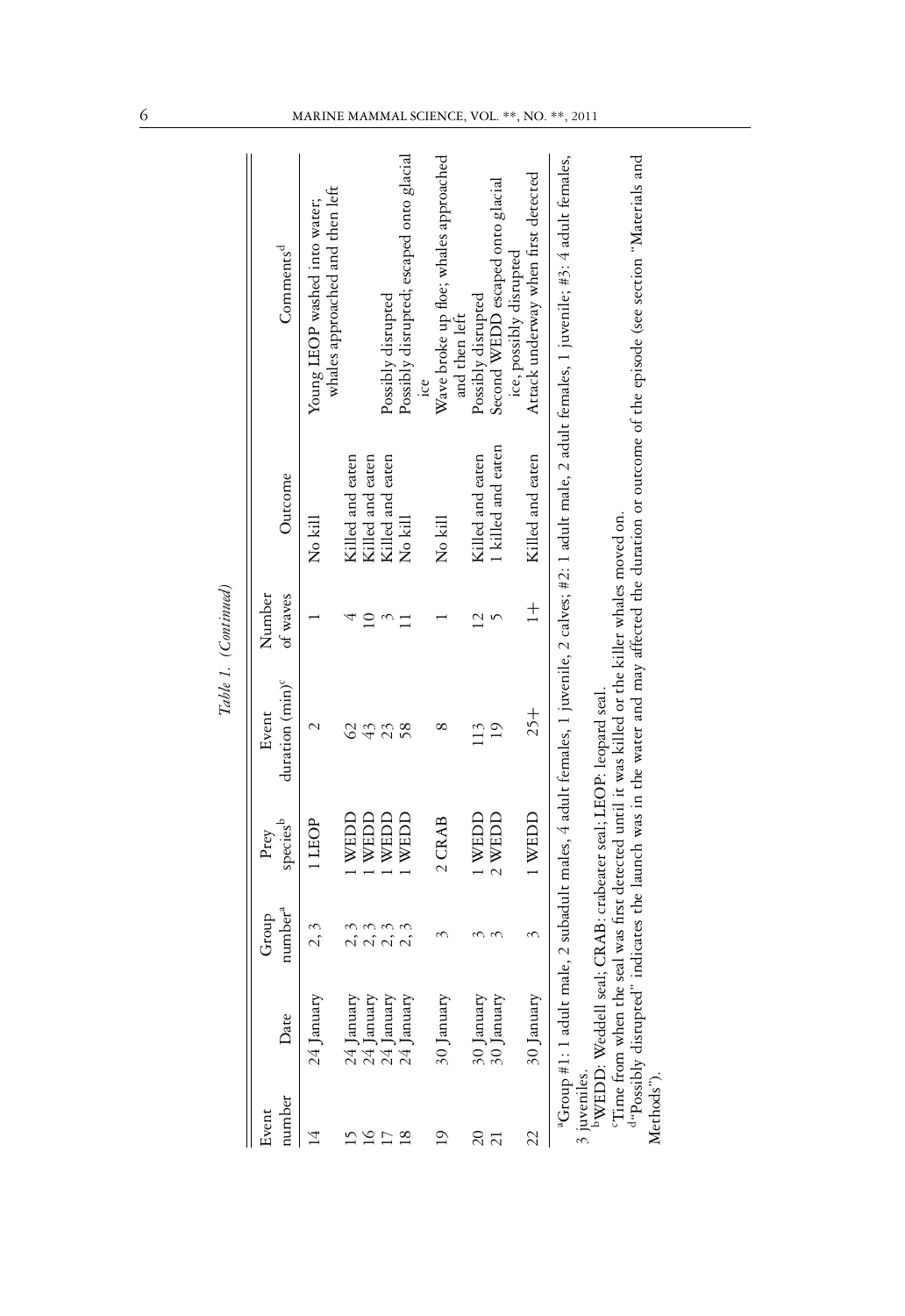their hunting to the pack ice fields within the fjord. PI killer whales had two different travel modes depending on the amount of ice present. In open water with little or no ice, they usually formed a fairly tight group and traveled within two body lengths of each other, although scattered individuals (usually adult males) sometimes traveled 500 m or more away from the main group. In areas of pack ice, however, the group usually fanned out and traveled as individuals or cow/calf pairs. When that happened, all of the group members immediately began spy-hopping when they were adjacent to ice floes. They were looking for seals hauled out on the ice and when we were close to spy-hopping whales, we could see their wide-open eyes looking over the ice. For small floes without seals, whales usually spy-hopped just once and moved on, but for larger floes ( $e.g.,$  length  $>10$  m), whales spy-hopped several times as they made their way along the edge of the floe.

There were two different kinds of ice in the water, which had significance for both resting seals and hunting whales. Floes are formed from frozen seawater; they are, consequently, relatively flat, not very dense, and during our study ranged in size from  $<$ 1 m to  $>$  200 m in length, although most were  $<$ 10 m long. First-year floe ice was usually <1 m thick, while multi-year floes ranged from 1 to 3 m thick and stood higher out of the water. Seals almost always hauled out on low, flat floes, especially first-year ice, presumably because they were easier to access. The second type of ice came from calving glaciers; it included ice bergs and bergy bits and was comprised of snow compressed into very dense, hard ice. Because glacial ice was usually irregularly shaped, the seals avoided hauling out on it, but when they did, the whales had a difficult time detecting them and wave-washing them off it (see later).

When a spy-hopping whale detected a seal on the ice, it typically responded in one of two ways usually depending on the species of the seal (see section "Hunting Success and Prey Selectivity"). Initially, the whale began a series of spy-hops, sometimes taking 10 or more views of the seal from different locations around the edge of the floe. If a calf was present, it usually spy-hopped alongside its mother. After a minute or two, the whale(s) would either abruptly leave the seal and continue on to the next floe, or it would disappear for 15–30 s before surfacing again next to the same floe. In the latter case, we assumed that it went down to vocalize to other members of the group because usually in less than 1 min, the rest of the group all surfaced next to the floe and began spy-hopping around the seal also. After 1–2 min of this, the entire group then either left the seal and resumed hunting, or initiated a wave-wash attack.

#### *Wave-Washing*

We observed 22 separate wave-wash attacks (Table 1), during which PI killer whales produced 120 individual waves. Preceding these attacks, individual whales ceased spy-hopping and began swimming together in a loose rank formation, rolling over at the surface, 2–7 animals abreast. Typically, after a couple of false starts, the whales swam off together, side-by-side at the surface, to a distance 5–50 m away before turning abruptly back toward the floe. As they charged underwater toward the floe, the whales converged, bodies parallel and almost touching, with their flukes beating rapidly and synchronously.

As they approached the floe below the surface, a small wave formed at the surface in front of their heads, followed by a deep trough above their tailstocks, and a second, larger wave above their pumping flukes. As they reached the ice edge, they lifted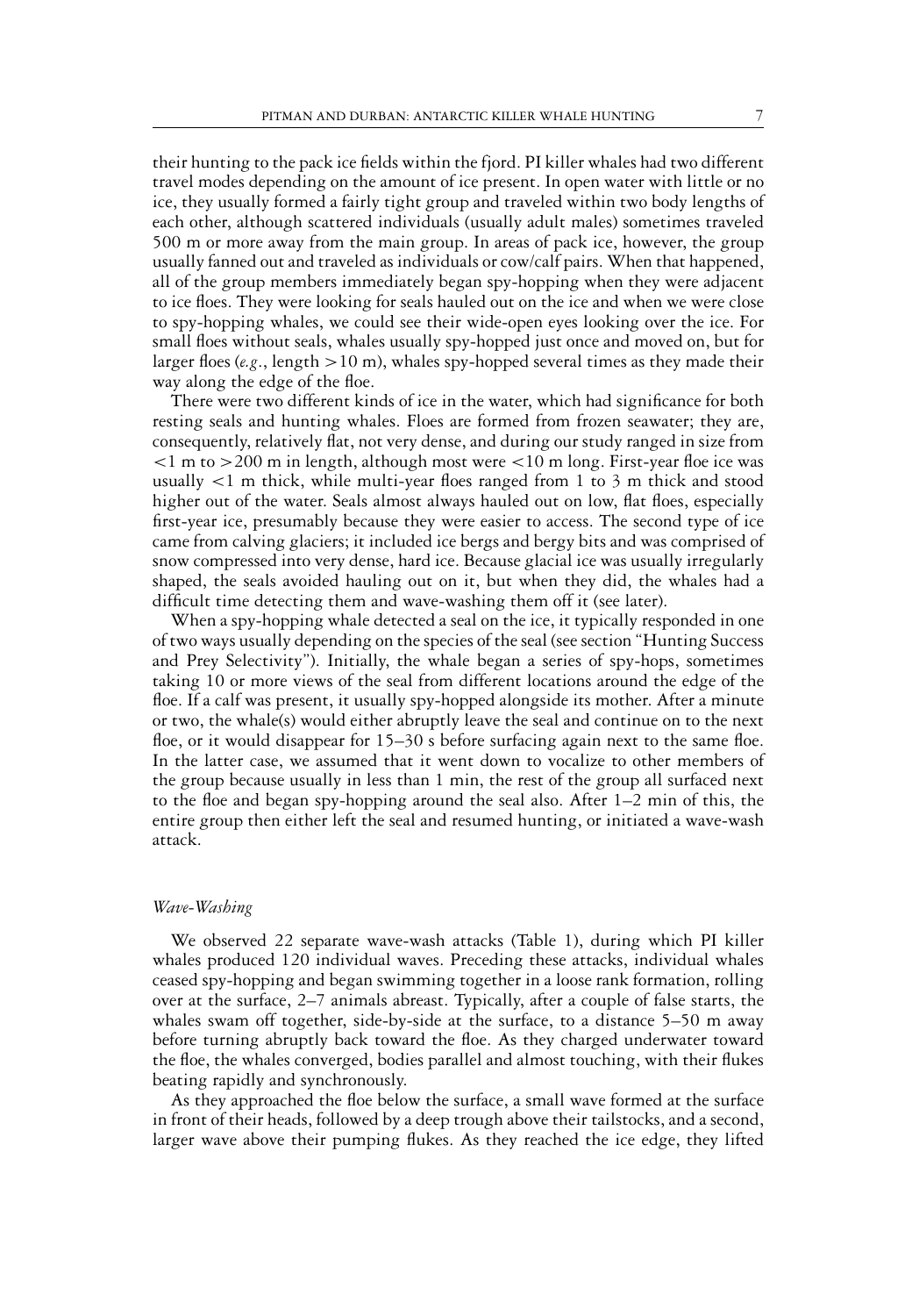

*Figure 2.* The wave shown here was generated by six pack ice killer whales (Table 1, Group 1, Event 1); the Weddell seal shown here was washed off the floe and eventually killed and eaten. The small floe is dipping into the trough immediately in front of the approaching *ca.* 1 m wave that washed completely over the floe. Notice the breaking peak of the wave directly in front of the seal. Photo: J. W. Durban.

their tails in one last power stroke, and the whole group dove under the ice, just barely avoiding contact with it. As they passed under the floe, the whales rolled a quarter turn on their sides, which prevented their dorsal fins from hitting the ice. Sometimes the entire group leaned in the same direction; at other times the group split down the middle with the animals on the right side leaning to the right, and those on the left leaning left.

The whales produced two distinct types of waves depending on the size of the floe. If the floe was small  $(ca. < 5 \text{ m})$ , the whales usually created a wave that broke over the floe and often washed the seal(s) into the water. The typical height of breaking waves was about 1 m with the highest point being a cresting peak in the middle of the wave that appeared to be directed at the seal (Fig. 2). Smaller waves were sometimes generated by smaller subgroups (as few as two animals) of often younger whales, but these waves were largely ineffectual.

The second type of wave was a smaller, non-breaking wave that was used to break up larger floes. For that, the whales continued pumping their flukes underwater and carrying the wave with them as they passed under the full length of the floe. The result was that floes larger than about 5 m were usually shattered into smaller pieces (Fig. 3).

Regardless of floe size and wave type, most or all of the whales that created the wave swam rapidly under the floe to the opposite side, where they immediately turned around and spy-hopped in order to check on the seal (Fig. 3). If they succeeded in breaking up a large floe, they immediately moved in and began spy-hopping among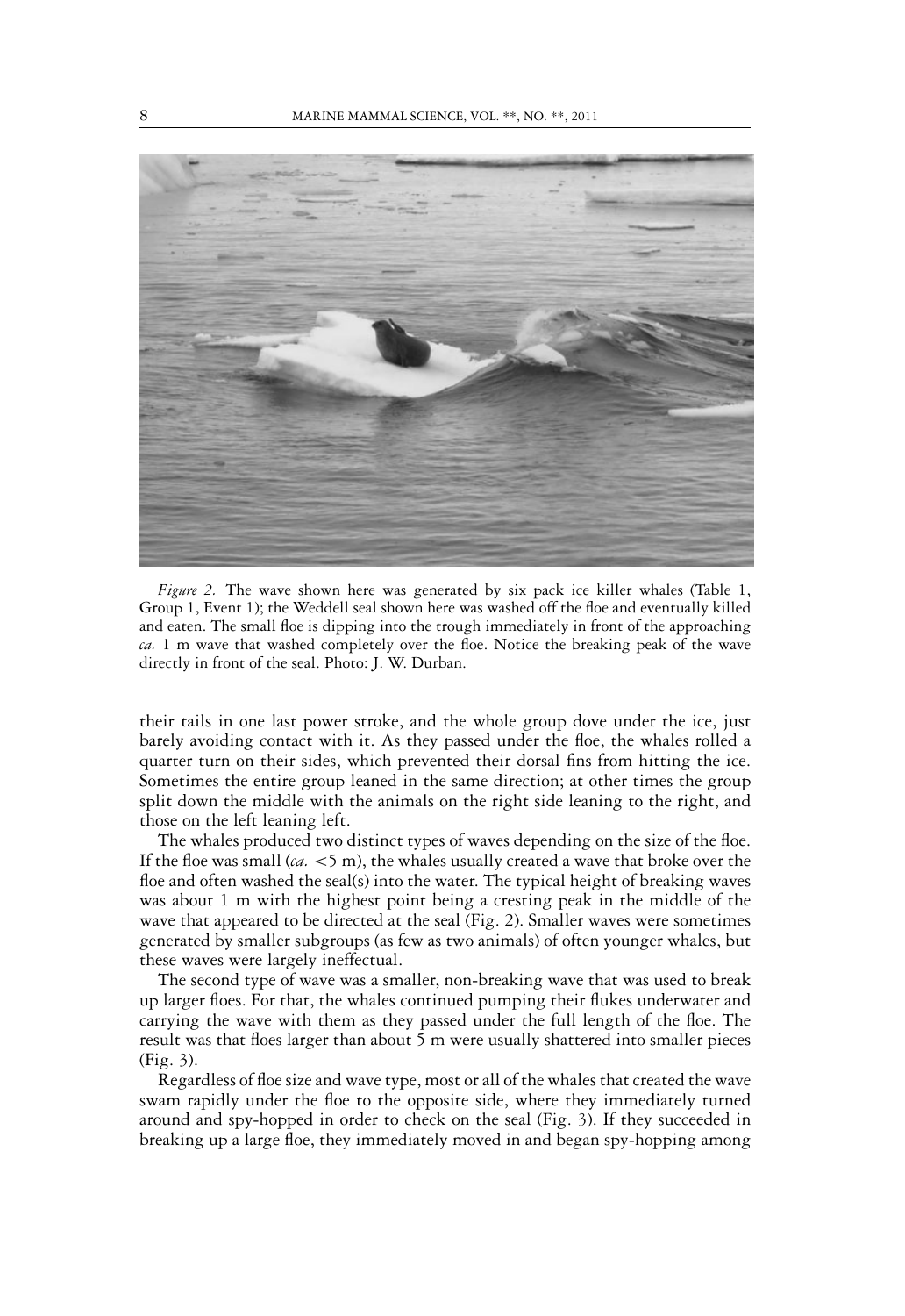

*Figure 3.* Part of a group of 10 pack ice killer whales (Table 1, Group 1, Event 2) that just swam under this *ca.* 20 m floe; the wave they generated as they passed beneath the ice shattered the floe—moments before it had been a single sheet of ice. Immediately on reaching the opposite side of the floe the whales turned and spy-hopped to relocate the seal. Photo: R. Pitman.

the broken pieces to locate the floe with the seal on it. On nine occasions we saw one or two whales (twice including a cow and calf) position themselves under a floe with a seal on it and use their rostrums to push it into open water. This repositioning left the seal more vulnerable to the next wave attack and kept it in open water if it was washed off. On two occasions, however, this effort simply caused the floe to spin with no net movement toward open water.

Although PI killer whales used wave-washing almost exclusively to drive seals off the ice, on three occasions, after several unsuccessful attempts to wave-wash seals wedged into irregularly shaped pieces of glacial ice, one or two whales positioned themselves beneath the ice and lifted it with their heads. On one occasion this resulted in flipping the ice over; on the other two occasions the ice broke, and in all three cases the seal was spilled into the water.

#### *Hunting Success and Prey Selectivity*

We recorded 17 separate predation events during which PI killer whales killed and ate 16 seals and 1 Antarctic minke whale. Of the 15 identified seals killed, 14 (93%) were Weddell seals including 12 wave-washed off ice floes, one that was detected and taken in the water, and one taken in the water that may have been washed off a floe before we got to it. In addition, one southern elephant seal was also detected and taken in the water, and another, unidentified seal taken was of unknown provenance (Table 2).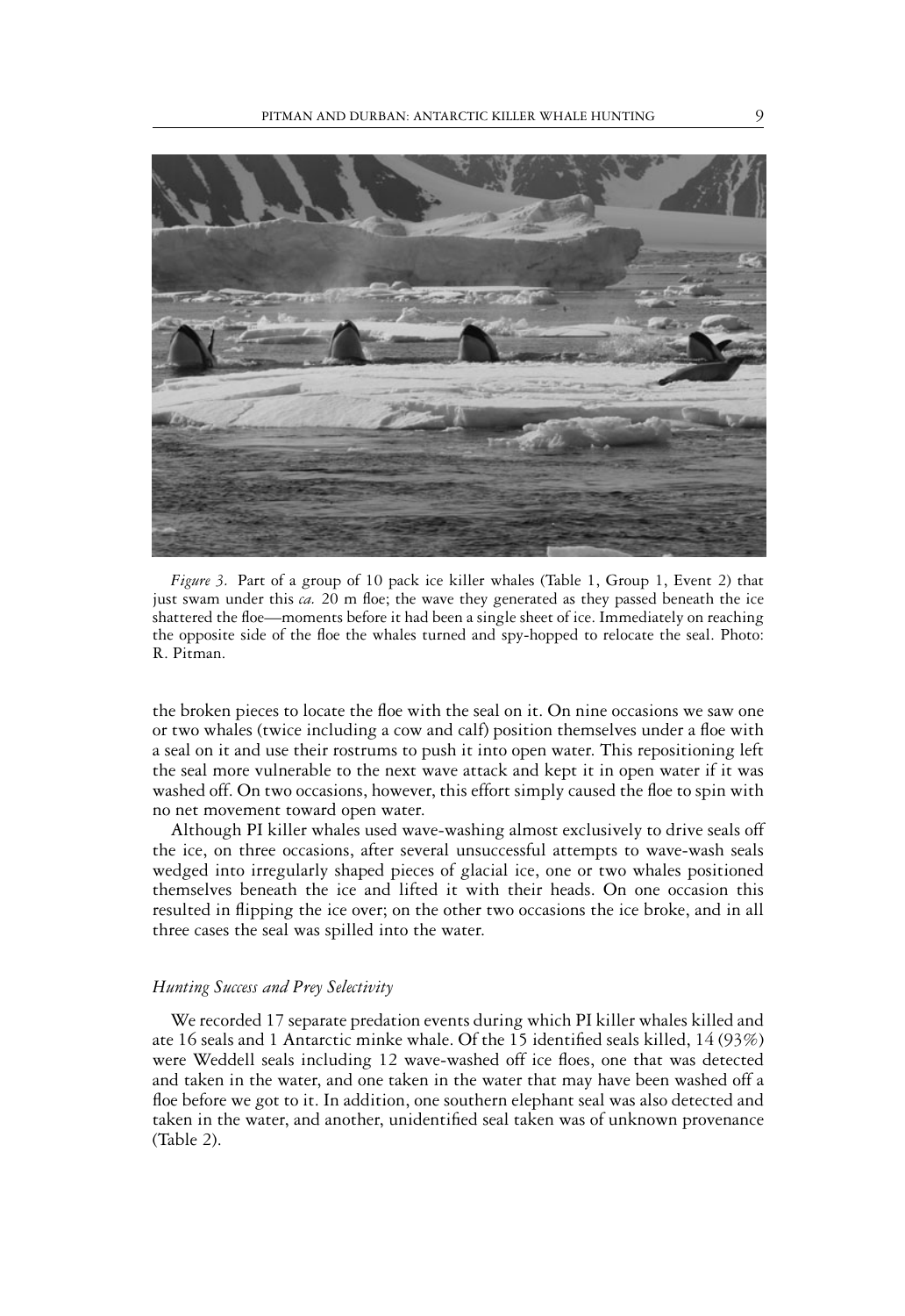| Seal species         | Our census<br>of seals<br>hauled out<br>on ice<br>$(n = 365)$ | Killer whale<br>encounters with<br>seals on ice $(n =$<br>59 <sup>a</sup> )/total number<br>of seals present in<br>those encounters<br>$(n = 108^b)$ | Number of<br>seals washed<br>off the ice by<br>killer whales<br>$(n = 23^b)$ | Number of<br>seals killed<br>after wave-<br>washing<br>$(n = 16)$ | Numbers of<br>seals killed<br>that were<br>first detected<br>in open<br>water<br>$(n = 3)$ |
|----------------------|---------------------------------------------------------------|------------------------------------------------------------------------------------------------------------------------------------------------------|------------------------------------------------------------------------------|-------------------------------------------------------------------|--------------------------------------------------------------------------------------------|
| Southern<br>elephant | $\Omega$                                                      | $\left( \right)$                                                                                                                                     | $\theta$                                                                     | 0                                                                 |                                                                                            |
| Crabeater            | 299 (82%)                                                     | 37/84 (78%)                                                                                                                                          | 5(14%)                                                                       | $\Omega$                                                          | $\Omega$                                                                                   |
| Weddell              | 55 (15%)                                                      | 17/19 (18%)                                                                                                                                          | 16(94%)                                                                      | 12 $(75%)^c$                                                      | 1 <sup>c</sup>                                                                             |
| Leopard              | 11 $(3%)$                                                     | 5/5(4%)                                                                                                                                              | 1(20%)                                                                       | $\Omega$                                                          | $\Omega$                                                                                   |
| unidentified         |                                                               |                                                                                                                                                      |                                                                              |                                                                   | 1 <sup>d</sup>                                                                             |

*Table 2.* Relative abundance of four different seal species during January 2009, in Laubeuf Fjord, Antarctica; predatory response of pack ice killer whales (*Orcinus orca*), type B, indicates a strong preference for Weddell seals (and possibly for much less common elephant seals).

<sup>a</sup>An "encounter" was when one or more killer whales spy-hopped more than once at an ice floe where one or more seals were present; "%" refers to total number of seals present (*vs*. encounters).

bOne event involved a crabeater and a Weddell on the same floe and is counted twice.

<sup>c</sup>One Weddell seal, identified genetically from a tissue sample, was of unknown provenance and is not included here.<br><sup>d</sup>This seal may have been washed off an ice floe.

Wave-wash attacks that resulted in kills (when the launch was not in the water) lasted an average 30.4 min (range 15–62, *n* = 7), and the whales produced an average of 4.1 waves/attack (range 1–10, *n* = 7), an average of one wave every 7.3 min. The groups of whales that we followed took a minimum of one seal every 4.9 h (73.5 h/15 seals), including seals that were initially encountered either on the ice or in the water; the number of seals taken per whale, per hour, stratified by group size had a median of 0.04 (range 0.01–0.09). This is probably an underestimate of their actual predation rate because, as mentioned above, attacking whales were sometimes distracted when our launch was in the water, and we may also have missed some kills.

The 16 separate wave-wash attacks on Weddell seals all resulted in the seals being washed into the water; of those, 12 (75%) were killed and eaten and 4 (25%) escaped. Of the four that escaped, one was a noticeably smaller seal that the whales abruptly left behind after a single wave attack. On the three other occasions, Weddell seals that were washed off floes subsequently swam to nearby bergy bits, and escaped because the whales could not dislodge them even after repeated attempts. Only once did we see whales deliberately pass up a Weddell seal on the ice, and it was hauled out on large piece of glacial ice that appeared to be too large for the whales to break up or wave-wash.

PI killer whales preyed upon Weddell seals almost exclusively although they were relatively uncommon. From our sample count of 365 seals identified on the ice, 299 (82%) were crabeaters, 55 (15%) were Weddells, and 11 (3%) were leopards (Table 2). Spy-hopping whales encountered a similar species composition on the floes: of the 108 individual seals that we saw them detect on the ice on 58 separate occasions, 84 (78%, in 37 groups) were crabeaters, 19 (18%, in 17 groups) were Weddells and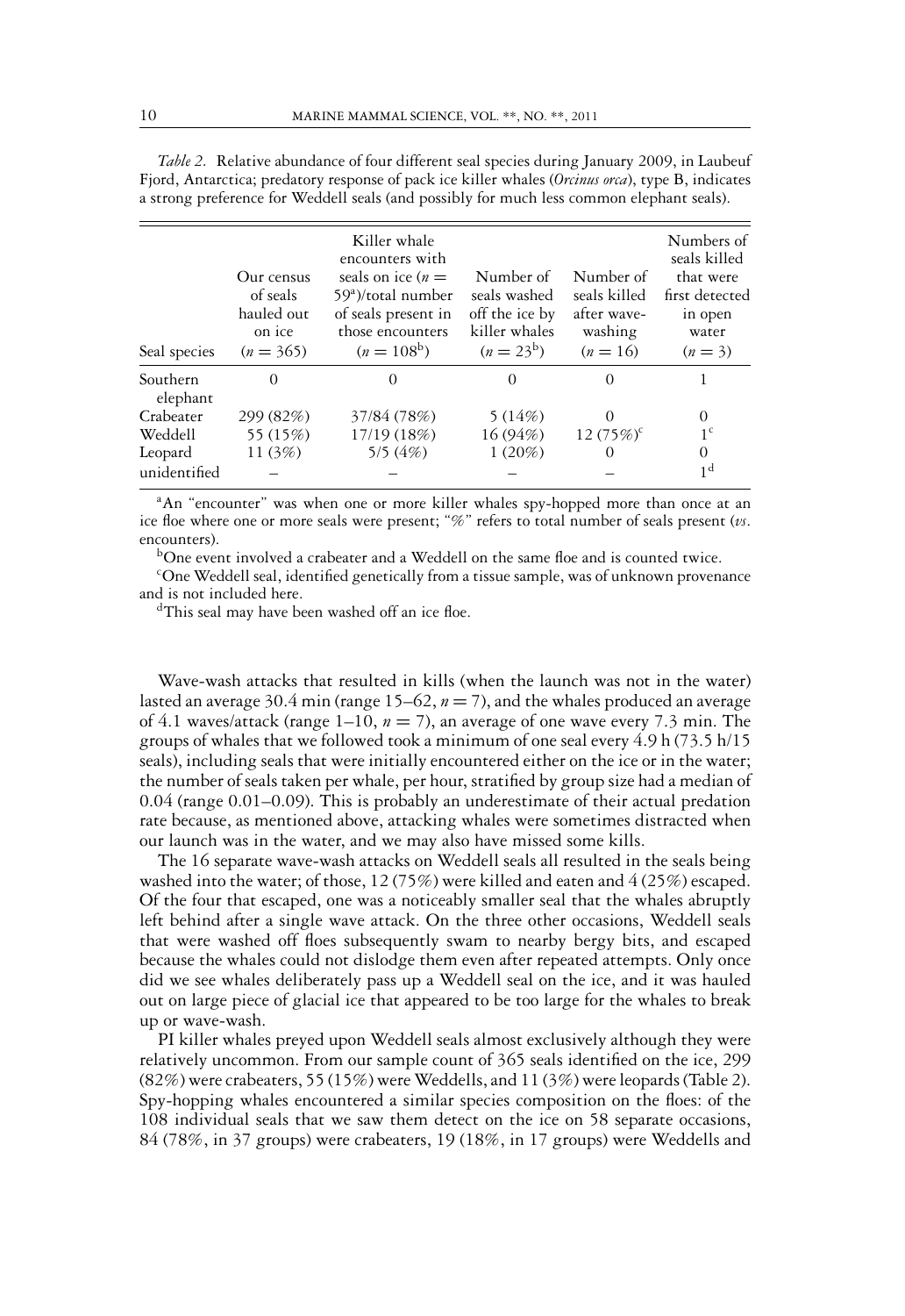5 (4%, in 5 groups) were leopard seals (Table 2). By contrast, of the 22 wave-wash attacks that we observed, 16 (73%) targeted Weddell seals, 5 (23%) were directed at crabeaters; and 1 (4%) involved a young leopard seal (Table 1). This meant that the whales attacked 94% (16/17) of their Weddell seal encounters on the ice, 14% (5/37) of the crabeaters, and 20% (1/5) of the leopard seals (Table 2).

When seals other thanWeddells were attacked, it appeared to be because the whales were initially unable to correctly identify the species. On six occasions, after PI killer whales wave-washed five separate crabeaters and one leopard seal into the water (Table 2), the whales approached the seals closely and then left them immediately. As a result, no crabeaters or leopard seals were killed or even physically harmed that we observed (Table 2). This also meant that whales spent less time when they attacked seals that were not Weddells (median duration  $= 8$  min, range 2–20,  $n = 5$ ), *vs.* Weddells (median  $= 24$  min, range  $2-62$ ,  $n = 10$ ; no launch in the water), and they also produced fewer waves when they attacked seals that were not Weddells (median number of waves  $= 1$ , range  $= 1-4$ ,  $n = 6$ ), *vs.* Weddells (median  $= 2$ , range  $= 1-10$ ,  $n = 7$ ; no launch in the water). Also, on two occasions when whales encountered single leopard seals in the water, after a brief skirmish, the whales continued on their way and left the seal unharmed.

Antarctic fur seals were present in very small numbers during our study, and although the killer whales ignored them, the fur seals clearly perceived the whales as a threat. On two occasions, traveling PI killer whales passed closely by fur seals in the water and the fur seals suddenly bolted, porpoising out of the water, away from the whales, but the whales never changed their course.

One Antarctic minke whale was attacked and killed by a group of 10 killer whales that also regularly took Weddell seals (Group 1, Table 1). The small, probably juvenile, minke was alive and spouting blood when we first observed it at 0400 h but was dead 10 min later. It was probably killed when a large sub-adult male PI killer whale rammed it from below and hit it hard enough in the rear portion of the throat that the head of the minke was lifted out of the water. After the kill, the entire group fed on the carcass for 6.5 h before departing. Although minke whales were fairly common in Laubeuf Fjord, and sometimes passed within a few tens of meters of the killer whales, this was the only attack that we saw.

PI killer whales interacted with humpback whales on at least five occasions, but we saw no serious or sustained attacks. When two PI killer whales (a subadult male and an adult female; Group 1, Table 1) broke off from their group to harass an adult humpback for several minutes it tail-slapped vigorously and "trumpeted" (bellowed) loudly and the killer whales departed. On three other occasions, 2–4 adult-sized humpback whales appeared to deliberately disrupt PI killer whales that were attacking seals on ice floes (Pitman and Durban 2009).

In addition to marine mammals, Adélie penguins were also fairly common in the area, but we saw no whale interactions with them.

#### *Prey Handling and Feeding Behavior on Weddell Seals*

When Weddell seals were washed into the water  $(n = 49 \text{ times})$ , they usually responded to attacking whales by either swimming away to a nearby floe  $(n = 11)$ , 22%), or, most often, by immediately climbing back out on to the same ice floe ( $n =$ 26, 53%). On the remaining occasions ( $n = 12, 24%$ ) the target seals were caught and killed by the whales as they tried to either swim away or climb back out on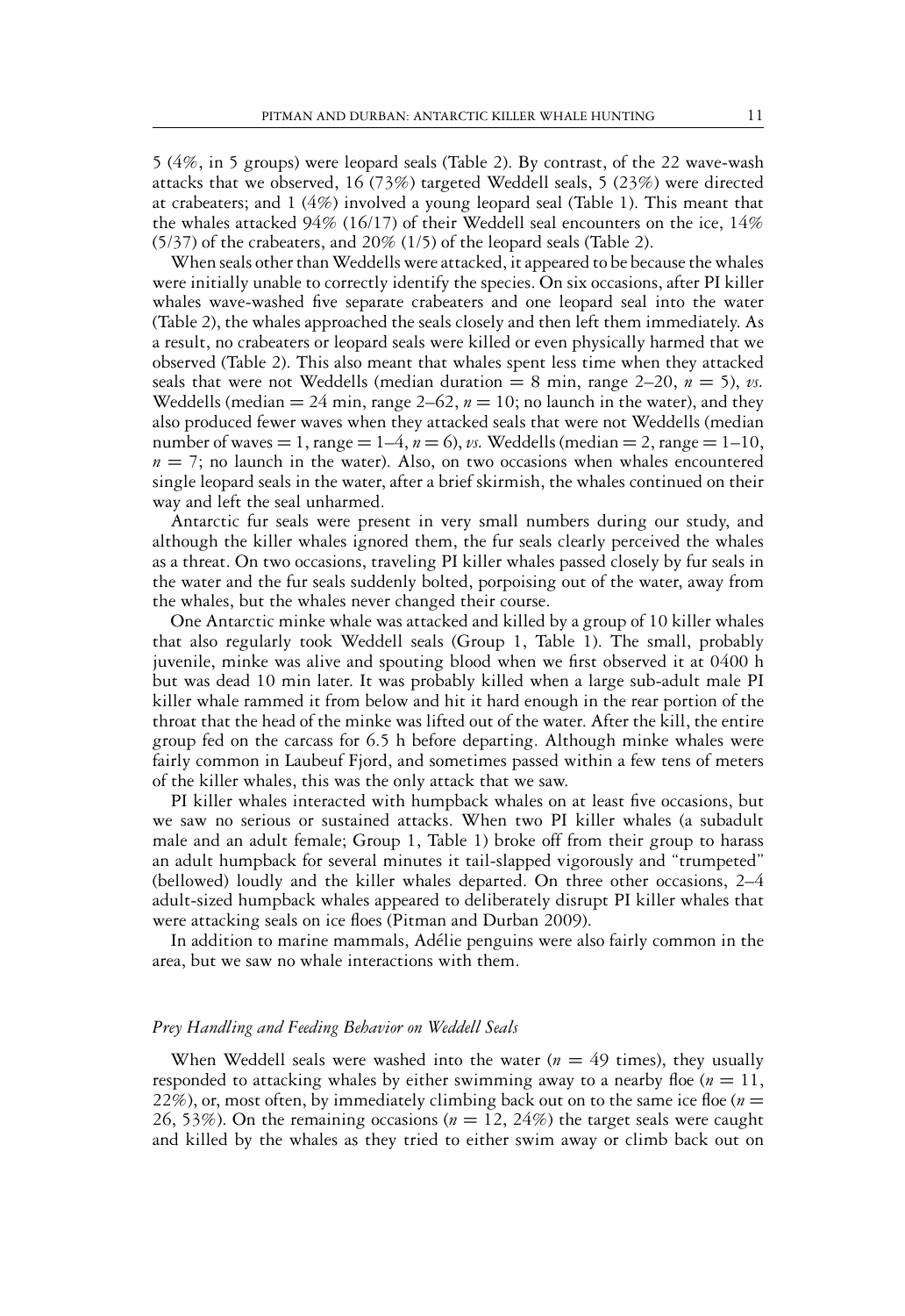the floe. Whenever a targeted Weddell seal crawled back out on a floe, the whales resumed wave-washing almost immediately, sometimes after pushing the floe out into open water.

Initially, the seals were very aggressive, especially when they were in the water, and the whales stayed at least a meter away from the seals' exposed teeth and snapping jaws. When a seal was in the water, the whales usually worked as a group and took turns trying to move it away from the floe. One or more whales would make fast passes by the seal, jostling it with their wake and churning the water with their flukes as they passed within a meter or so. Individual whales sometimes exhaled large amounts of air through their blowhole near or under the seal in what appeared to be an attempt to confuse or frighten it with the bubbles. From one to five individual whales would sometimes move in close to the seal and hang almost vertically in the water, just looking at it.

Whenever a seal was washed into the water, one of the attacking whales usually attempted to take the seal's hind flippers in its mouth and pull it down below the surface, and it appeared that the overall goal was to tire the seal and drown it. Seals in the water quickly learned, or instinctively knew, that the whales were targeting their hind flippers because when a seal was attacked next to a floe, usually it almost immediately began "standing on its head," waving its rear flippers in the air, presumably to keep them away from the whales and to face their attackers. Several times we also saw whales pull seals off the ice if their flippers were hanging off the edge of the floe and in every case the whales took only the very tips of the flippers in their mouth, even if a substantial part of the hindquarters was exposed.

During the attacks, we often saw clearly exhausted seals in open water that the much larger whales could easily have dispatched with a single bite or ram, but in every case the killer whales continued to carefully pull them underwater by the hind flippers. Except for some minor lacerations to the mid-section and some bloodied knuckles on the hind flippers, we saw very little injury to the seals before they were killed and normally the seal just quietly disappeared with little or no visible blood.

About the time that it became clear (to us) that the seal was tiring and beginning to lose the struggle, some of the whales in the group apparently started losing interest and began spy-hopping again around nearby floes. Usually by the time the kill actually happened, most of the group was off looking for more seals. At about this time, the seal was taken down one last time and not seen alive again.

After each of the 12 wave-wash kills that we observed, the seal was carried off from the kill site, approximately 100–500 m, before it was consumed. Although on one occasion the entire group moved off *ca*. 100 m after a kill and began to feed immediately, usually most of the group resumed hunting (*i.e*., traveling and spy-hopping), while one or two whales followed behind, carrying the carcass and, perhaps, preparing it for feeding (see below). After about 5–10 min, we assumed that the whale(s) carrying the carcass sent out a vocal signal because the rest of the group quickly came back and joined them and began to feed. At this time whales began diving in one location, arching their backs high out of the water as they sounded. Calves and juveniles, in particular, apparently became excited: they swam around rapidly at the surface, changing directions often, lifting their heads out of the water and regularly arching over for deep dives also.

When the killer whales dismembered their mammalian prey underwater, an oil slick with a strong fishy odor usually formed at the surface. Near Adelaide Island, this odor usually attracted flocks of dozens of Wilson's storm-petrels (*Oceanites oceanicus*), which hovered over the slick and fed on oil droplets and bits of tissue. Whenever the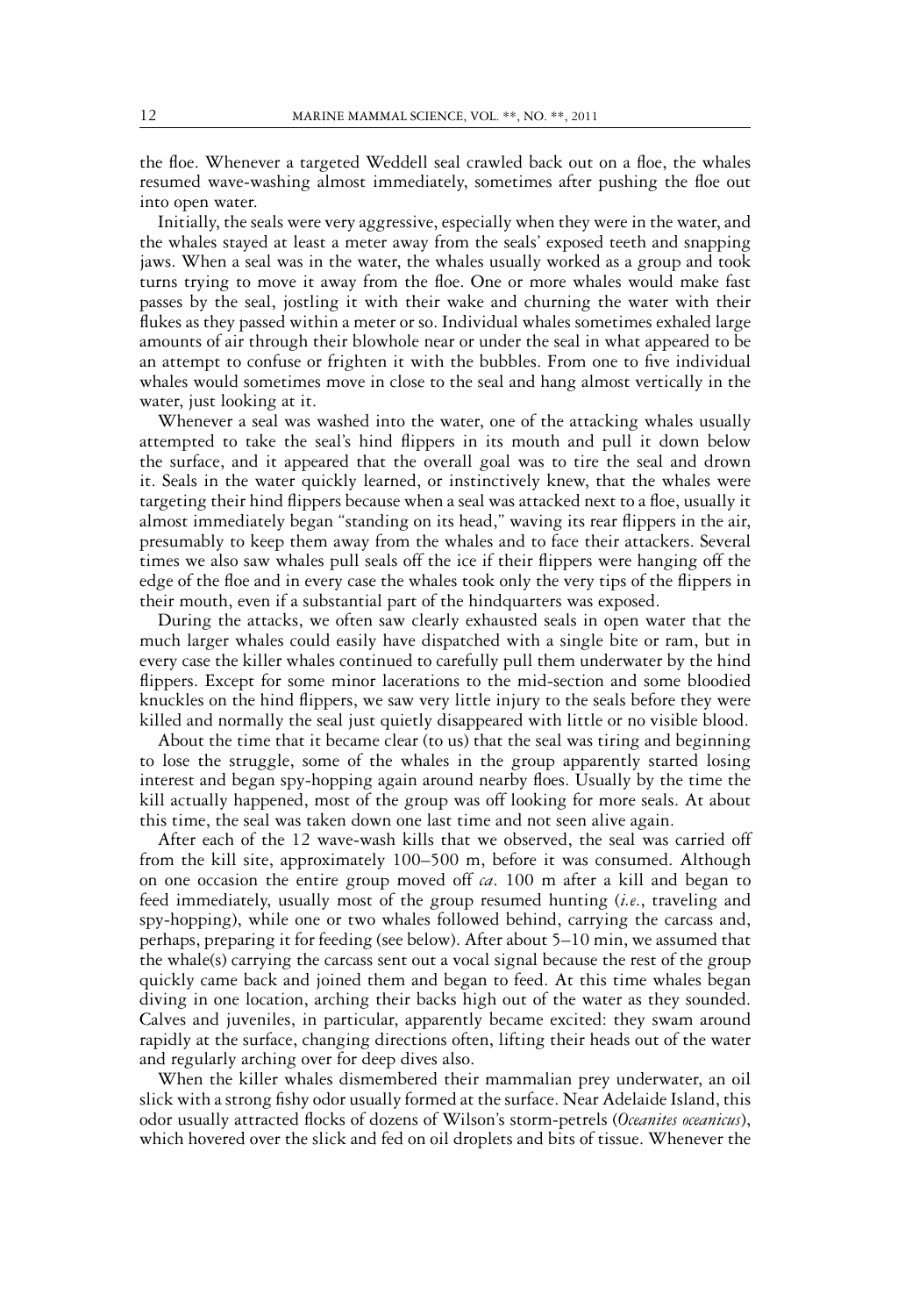whales began wave-washing a floe with a seal on it, they usually attracted as many as several dozen brown skuas (*Stercorarius antarctica*), which roosted on nearby floes until the whales began feeding; then when a slick appeared they began searching for scraps to scavenge. At that time, feeding whales, especially juveniles, were sometimes seen swimming at or just below the surface with flesh in their mouths. Sometimes, adult females that were stationary at the surface were seen to shudder as a juvenile or calf worked next to their head—twice when we saw this happen, the pair was seen to be pulling apart a piece of flesh.

Prey sharing seemed to be the norm after each kill. All group members were usually involved in the feeding, and we never saw any overt signs of aggression or even tussling. This apparent cooperative feeding occurred not only within groups but sometimes between groups as well. For example, Group 2 participated in wavewashing with Groups 1 and 3 at different times (Table 1) and shared the seal kills afterwards.

Normally we saw only small scraps of the prey at the surface once the whales started feeding, but on 30 January we examined some Weddell seal remains that floated to the surface minutes after a kill that we had witnessed, and it provided evidence that the whales had methodically dismembered the carcass in order to feed on it. The remains weighed an estimated 45 kg and consisted of a single piece of skin and blubber from the entire anterior portion of the body, including the fore flippers, shoulder blades (clavicles) and head (Fig. S1). The skin and blubber had been cut completely around the lower body on a transverse plane in about the area of the hips. Parallel lacerations on the skin indicated where a whale had apparently used its teeth to pull the skin and blubber toward the head to strip it off the carcass, presumably while another whale pulled in the opposite direction on the lower portion of the body. Both foreflippers had been cleanly disarticulated at the ball and socket joint at the proximal end of each humerus without breaking any bones. There was also a clean (*i.e*., not ragged) transverse tear in the skin at the back of the neck and the skin had been reflected forward over the top of the head, exposing the otherwise intact skull (Fig. S1). This allowed access to the spine, which had been cleanly separated from the skull at the first cervical vertebra (atlas), with no apparent damage to the skull or the skin on the head (Fig. S2). Processing the carcass like this would have allowed the whales to slide almost the entire body out of the skin, intact and in one piece.

#### **DISCUSSION**

#### *Hunting Behavior*

PI killer whales wave-washing seals off ice floes is more common and widespread in Antarctica than previous records would suggest. Prior to this study, wave-washing had been documented on only five separate occasions and all within a 61 km segment off the west coast of the AP (Visser *et al*. 2008), suggesting that it might be a rare or localized behavior. However, the three groups of PI killer whales that we observed hunted almost exclusively by wave-washing, attacking a minimum of 22 different seals over the 12 d period, an average of one wave-wash attack every 3.3 h during the time we were with them. And although our sightings extend the known geographic range of this behavior by 250 linear kilometers to the south, there is evidence that it may be substantially more widespread. Pierpont (1996) described an incident where three killer whales (identified in a video as PI killer whales; RLP,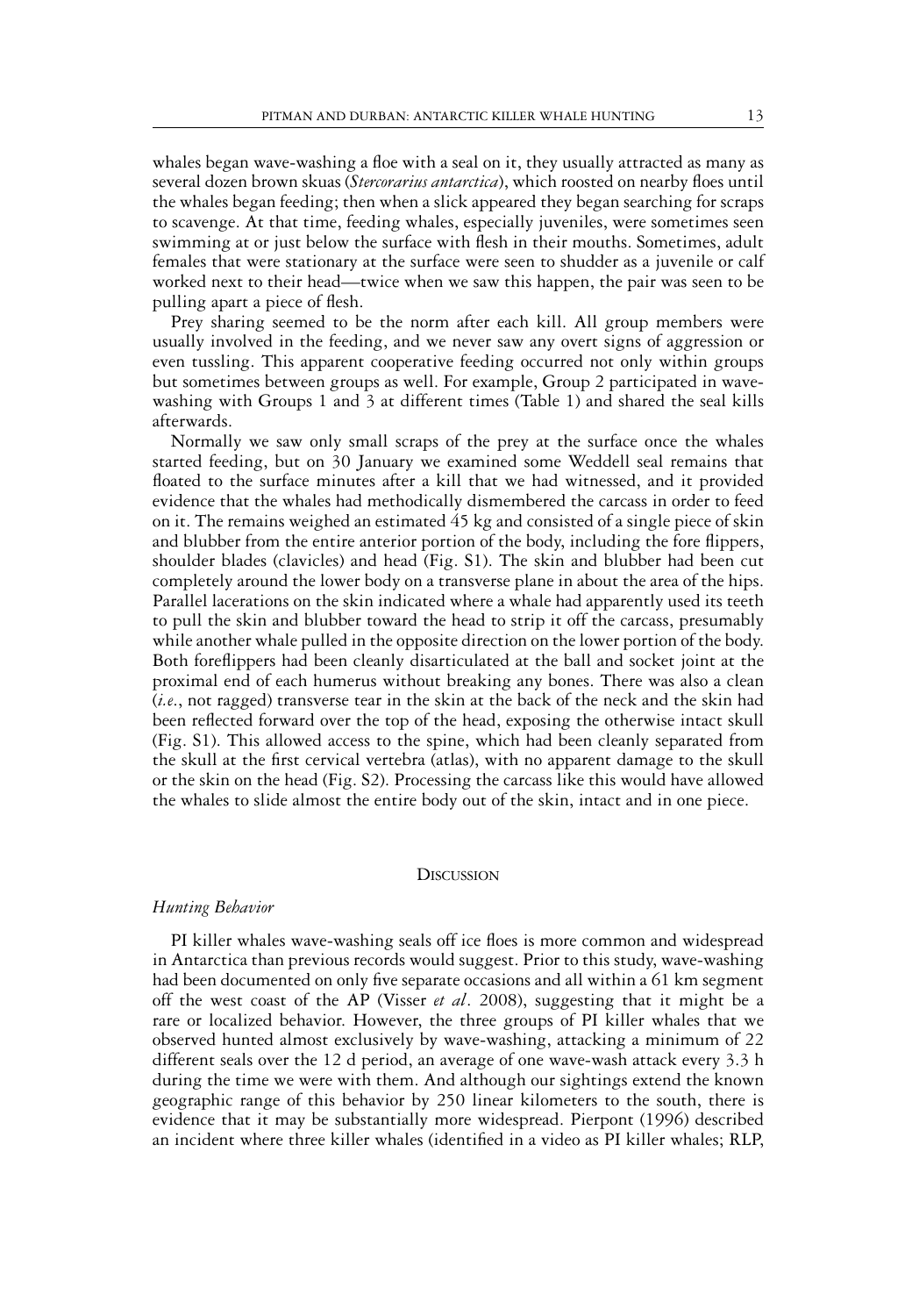personal observation) approached a launch and spy-hopped several times within a few meters of it; they then swam approximately 30 m away, turned and swam directly at the boat and created a wave that nearly washed passengers over the side. This incident occurred approximately 3,500 km west of Adelaide Island, suggesting that wave-washing behavior is widespread in Antarctica and may occur around the entire continent.

Although whales and dolphins in general have fairly good visual acuity out of the water (Mass and Supin 2009), PI killer whale is the only cetacean known that regularly detects and captures prey out of the water. It was clear, however, that they sometimes had difficulty distinguishing among the different seal species on the floes, even after spy-hopping around them numerous times. Most large floes needed to be broken up so that the whales could move in for a closer look, and even seals on small floes sometimes had to be washed into the water so the whales could approach and identify them. As a result, although no leopard seals or crabeaters were harmed during our study, they were "attacked" on six occasions (Table 2).

The whales were noticeably cautious about the way they captured and killed seals, and initially we suspected that they were just trying to avoid being bitten because seals regularly snapped at them when they approached too closely. But even when the seals were exhausted by the attacks and barely able to crawl out on the ice and could seemingly easily and safely have been dispatched with a single bite, the whales continued to take them by just the tips of their hind flippers and drag them below the surface. We suggest that the whales wanted to wear out the seals by repeatedly dragging them underwater, and then drown them so that there was minimal damage to the carcass. This would have made it easier for the whales to separate the skin and blubber from the body as described earlier.

The seal kills that took place entirely in the water were very rapid compared to seals wave-washed off ice floes (<5 min *vs.* 30 min), and it was not clear why the whales preferred to hunt seals on floes instead of just searching for them in open water. It could be because Weddell seals are more commonly encountered on the ice during the day (Plötz *et al.* 2001), allowing more reliable opportunities for detection and capture.

Compared to mammal-eating killer whales in the northeast Pacific, PI killer whales showed both similarities and differences in the way that they killed their prey. Mammal-eating "transients" often dispatch (or at least wear down) pinnipeds by swatting them with their tails, leaping out of the water and landing on them, or butting them with their heads (Baird and Dill 1995, Ford *et al*. 1998)—to date, none of these behaviors has been reported for PI killer whales taking seals. It may be that hunting different pinniped species requires different tactics, or it could also be that pinniped hunting evolved independently and divergently within these two killer whale lineages. However, the minke whale that we saw taken was apparently killed when an subadult male PI killer whale rammed it from below, a tactic commonly used by transient killer whales in the North Pacific for taking common minke whales (*Balaenoptera acutorostrata*) (Ford *et al*. 2005) and gray whales (*Eschrichtius robustus*) (Melnikov and Zagrebin 2005; Barrett-Lennard *et al*., in press).

One of the most distinctive morphological features of PI killer whales is their very large postocular eye patch (Pitman and Ensor 2003). Although the selective forces driving the development of this feature cannot be known for certain, having a large, conspicuous eye patch is potentially very useful for visually coordinating wavewashing behavior when groups swim rapidly in a tightly synchronized formation. In close quarters, with animals practically touching each other, normal acoustic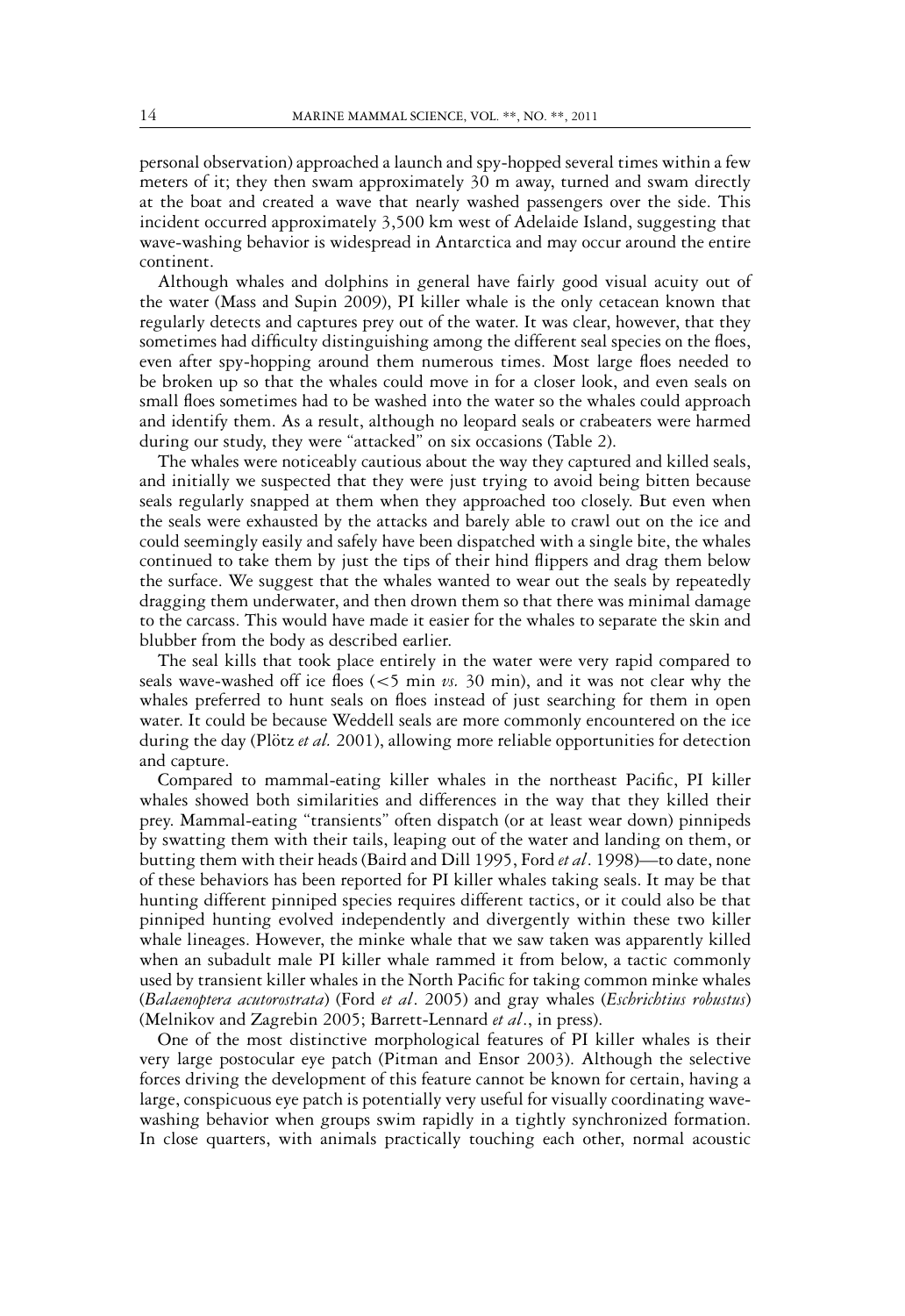communication might not be as effective as having a conspicuous visual landmark, especially in the fairly turbid waters where our observations occurred.

#### *Prey of PI Killer Whales*

Our observations confirm that PI killer whales prey primarily on ice seals when in the Antarctic pack ice, but there is evidence to suggest that their hunting habits and diet may be considerably more diverse depending on a number of factors including season, location, prey availability and perhaps even body condition of the whales.

Although they avoided crabeaters and leopard seals during our study, PI killer whales are known to take them at times (Visser *et al.* 2008, see also later). And in addition to Weddell seal, southern elephant seal may also be a preferred, but less common prey species. The only elephant seal that we identified in Laubeuf Fjord was the one that was killed and eaten, and the only other seal we had previously seen taken by PI killer whales in Antarctic waters was also an elephant seal (Pitman and Ensor 2003).

In addition to preying on seals, there are at least two unconfirmed reports of PI killer whales "attacking" Antarctic fur seals in the AP area<sup>1</sup> (Dalla Rosa *et al.* 2007), but during our study PI killer whales passed up at least two easy opportunities to attack fur seals and then went on to kill and eat Weddell seals shortly afterward. Furthermore, during our 2010 season in the Gerlache Strait, we regularly saw fur seals swimming alongside and apparently hunting (or perhaps scavenging) with PI killer whales—behavior that could easily have been misinterpreted as an attack. More observations will be needed to determine to what extent and under what conditions PI killer whales prey upon other pinniped species.

Cetaceans are also potentially important prey species for PI killer whales, but documentation is lacking. Although our observation is the first confirmed kill of an Antarctic minke whale of which we are aware, tour vessels operating in the Peninsula area regularly report killer whales purportedly attacking minke whales, although in every case that we have reviewed predation was not confirmed, or the killer whales involved were type A or not assignable to type. Tour ships have also reported PI killer whales "harassing" humpback whales and we have seen this on occasion also (see section "Results"), but healthy adult humpbacks do not seem to be threatened by killer whales, and in fact humpbacks at times seem to initiate aggressive interactions with killer whales (Pitman and Durban 2009). PI killer whales were also photographed harassing fin whales (*Balaenoptera physalus*) for over 1.5 h at Shag Rocks, west of South Georgia in what may have been an attack.<sup>2</sup> The fact that PI killer whales regularly approach rorquals, apparently to test them, suggests that these advances probably result in successful predation events at times, and that cetaceans, especially their calves, could be important prey species (*cf* . Mehta *et al*. 2007).

In addition to mammalian prey, "type B" killer whales in the Gerlache Strait were recently reported feeding on pygoscelid penguins (Pitman and Durban 2010). However, there appears to be at least two different forms of type B killer whales in the Peninsula area, including a large form that wave-washes seals off ice floes (PI killer whale), and a smaller form with unknown prey preferences that takes penguins

<sup>&</sup>lt;sup>1</sup> Personal communication from Jérôme Poncet, Beaver Island, P. O. Stanley, Falkland Islands, January 2009.

<sup>2</sup>Personal communication from Todd Pusser, 126 Michael Lane, Aberdeen, NC 28315, May 2009.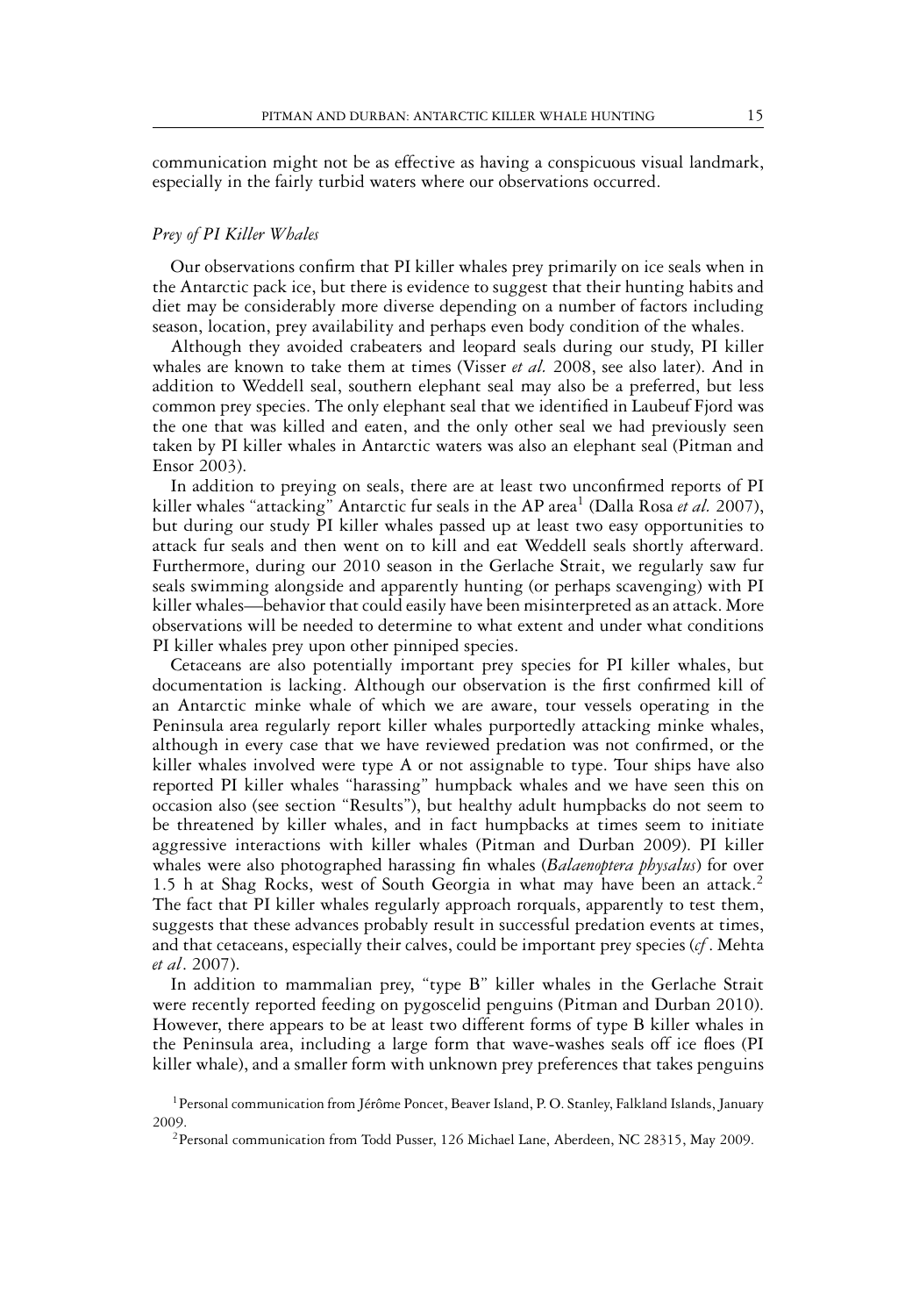at times (Pitman and Durban 2010). In order to assess the trophic impact of killer whales in Antarctic waters, it will be necessary to determine not only the feeding habits and relative abundance of the different ecotypes that comprise that community, but to resolve their phylogenetic relationships as well (Morin *et al*. 2010).

Additional, indirect evidence that PI killer whales probably take other prey and have other hunting behaviors comes from satellite-tagged individuals from two different groups that we tracked from Adelaide Island (Groups 2 and 3; Table 1). They left the Peninsula area and traveled north through the Drake Passage on what may have been a northbound migration<sup>3</sup> making it possible that PI killer whales spend a significant part of the year in areas far removed from sea ice and ice seals. PI killer whales have also been photographed associated with longline fishing vessels operating off the Falkland Islands and South Georgia where Patagonian toothfish (*Dissostichus eleginoides*) were being depredated, so they may also feed on fish at times.<sup>3</sup>

These observations suggest that prey choice for this "seal specialist" may be more facultative than previously recognized, depending on local and seasonal abundance of available prey and the seasonal movements of PI killer whales as has been suggested for other killer whale "ecotypes" (Foote *et al.* 2009).

#### *Prey Selectivity and Prey Handling*

As known predators of crabeater and leopard seals (Pitman and Ensor 2003, Visser *et al*. 2008), PI killer whales' near-exclusive preference for Weddell seals during this study was unexpected. When PI killer whales encountered Weddell seals on ice they attacked 16 out of 17 times (94%), but when they encountered crabeaters or leopard seals they attacked only 6 out of 42 times (14%; Table 2). And on the six occasions when they did attack crabeaters or leopard seals, it appeared that the whales were initially either uncertain about the species of the seal or misidentified them, because in every case, after they inspected the seal(s) more closely, they left them behind, unharmed.

This degree of species-specific prey preference has not previously been reported for mammal-eating killer whales, although it has been documented among fisheaters. In the northeast Pacific, "resident" killer whales take mostly chinook salmon (*Oncorhynchus tshawytscha*) among the six species of salmon available to them, even though it is often one of the least abundant salmon species present (Ford *et al*. 1998, Ford and Ellis 2006, Ford *et al*. 2010, Hanson *et al*. 2010). Those authors speculated that chinook was specifically targeted because of its larger size and higher fat content. Interestingly, fish-eating killer whales in Prince William Sound, Alaska, also target one species of salmon, but the preferred species there is coho (*0. kisutch*; Saulitis *et al*. 2000).

The PI killer whale prey selectivity that we observed may have included not only the *species* of seal that they took but also the *parts* of the seal that they consumed. When prey is abundant killer whales tend to consume only specific parts of individual prey. For example, when whale carcasses were made available during historical whaling operations or when gray whale (*Eschrichtius robustus*) calves are killed during northbound migration, killer whales often eat only the lips and tongues (Jefferson *et al*. 1991; Ford *et al*. 2005; Melnikov and Zagrebin 2005; Barrett-Lennard *et al*., in press). And this can apply to very small prey as well: killer whales that fed on

<sup>&</sup>lt;sup>3</sup>Durban and Pitman, unpublished data.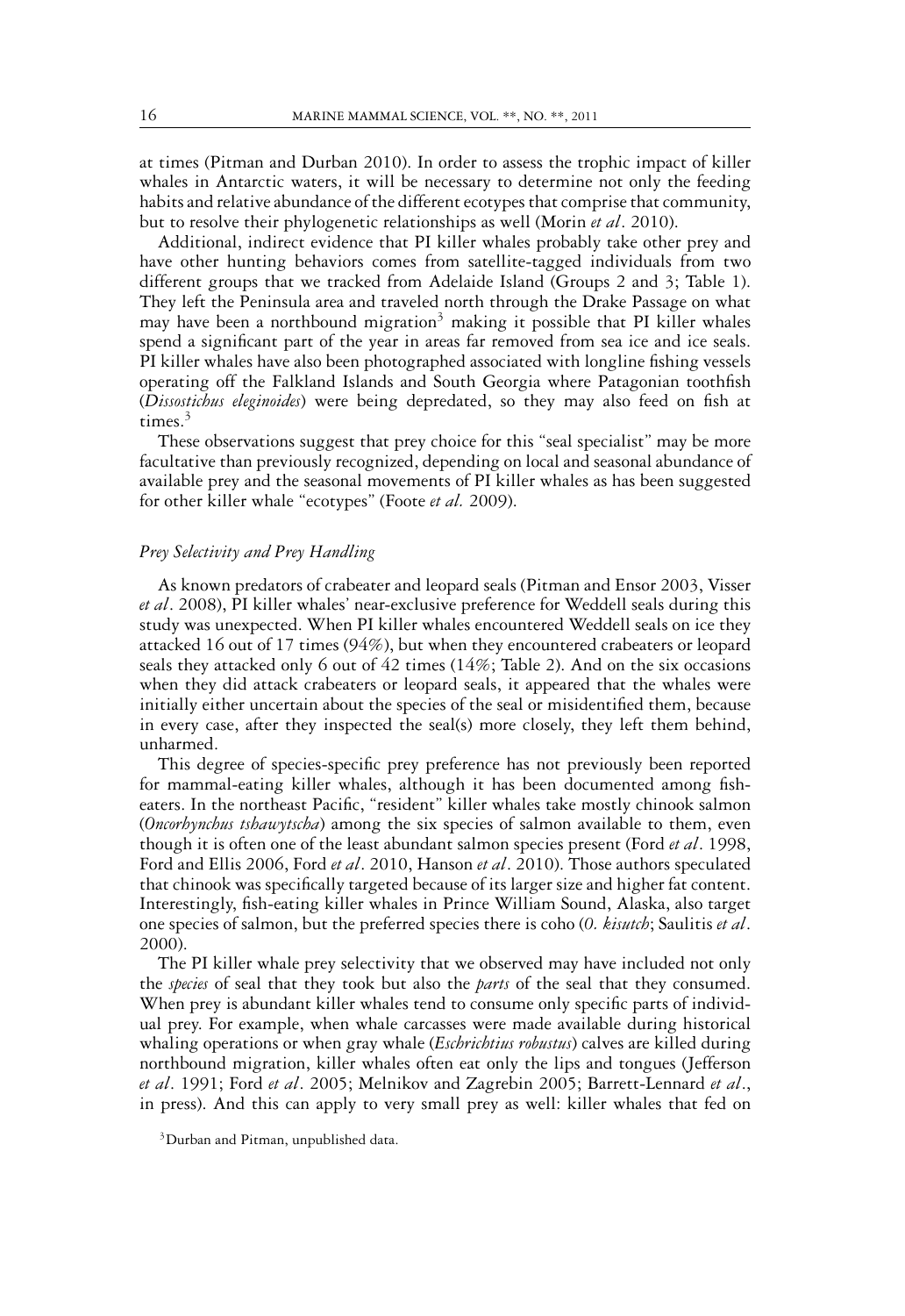the 4–6 kg pygoscelid penguins in Antarctica sometimes ate only the breast muscles and discarded the rest of the carcass (Pitman and Durban 2010).

This could be considered a form of "surplus killing" (Kruuk 1972) and may apply to pinniped prey also. For example, Heise *et al*. (2003) reported that stranded mammal-eating killer whales in Alaska sometimes had harbor seal (*Phoca vitulina*) skin in their stomachs, but that feeding whales sometimes removed the skin from harbor seals and discarded it before eating them. Although we were able to examine the remains of only one Weddell seal taken by PI killer whales, it was so meticulously dismembered (a process perhaps best termed "butchering") that we infer that the whales ate only certain parts of it. It is important to know how much of individual prey items killer whales actually consume because the less of the individual prey that they eat, the more they will have to kill to sustain their metabolic needs (Williams *et al*. 2004).

During times of food abundance animals are expected to be more selective in their feeding habits (*e.g*., Baird and Dill 1996, Chen *et al*. 2004), and we suggest that the prey selectivity that PI killer whales showed for certain parts of certain seal species may have been related to seasonal feeding success and body condition of the whales. As mentioned above, at least two of the three groups that we satellitetracked abruptly left the Peninsula area within a week of tagging and crossed the Drake Passage on what may have been a northbound migration.<sup>4</sup> Also, an adult male in one of the tagged groups was the fattest killer whale we have ever seen in the wild. This raises the possibility that these whales may have been "topping off" after a successful summer feeding season in Antarctica and had, consequently, become more selective in their feeding. There is also evidence that there may be times when these whales are not so selective about their prey preferences. We recently examined a photograph that was taken in the Gerlache Strait during June 2010; it shows whales from our Group 3 (Table 1) including one spy-hopping and holding a crabeater seal crosswise in its mouth that was subsequently killed and eaten.<sup>5</sup>

The degree to which PI killer whales preferentially target Weddell seals could have important ecological implications for both species. If the whales prove to be as dependent upon Weddell seals as resident killer whales are on Chinook salmon in the northeast Pacific (Ford *et al.* 2010), then the overall hunting success and, ultimately, survival of the whales could be at stake. Conversely, selective predation by killer whales could already be having an impact on Weddell seal populations. Currently, Weddell seal numbers are declining in the AP region, and although climate warming and commercial overfishing of their prey have been suggested as possible drivers (Siniff *et al.* 2008, Ainley and Blight 2009, Ainley and Siniff 2009), killer whale predation must now also be considered a contributing and potentially significant factor. More observations, from different times of the year and involving individuals with known feeding histories, will be necessary to fully understand the extent and ecological significance of prey selectivity by PI killer whales in Antarctica.

#### ACKNOWLEDGMENTS

J. Poncet and D. Poncet helped with shipboard operations and BBC personnel on the Frozen Planet film crew—D. Alan, D. Anderson, and K. Jeffs—allowed us to work on the boat with

<sup>&</sup>lt;sup>4</sup>Durban and Pitman, unpublished data.

<sup>&</sup>lt;sup>5</sup>Personal communication from Ari Friedlaender, Assistant Research Scientist, Duke University Marine Laboratory, 135 Pivers Island Road, Beaufort, NC 28516, July 2010.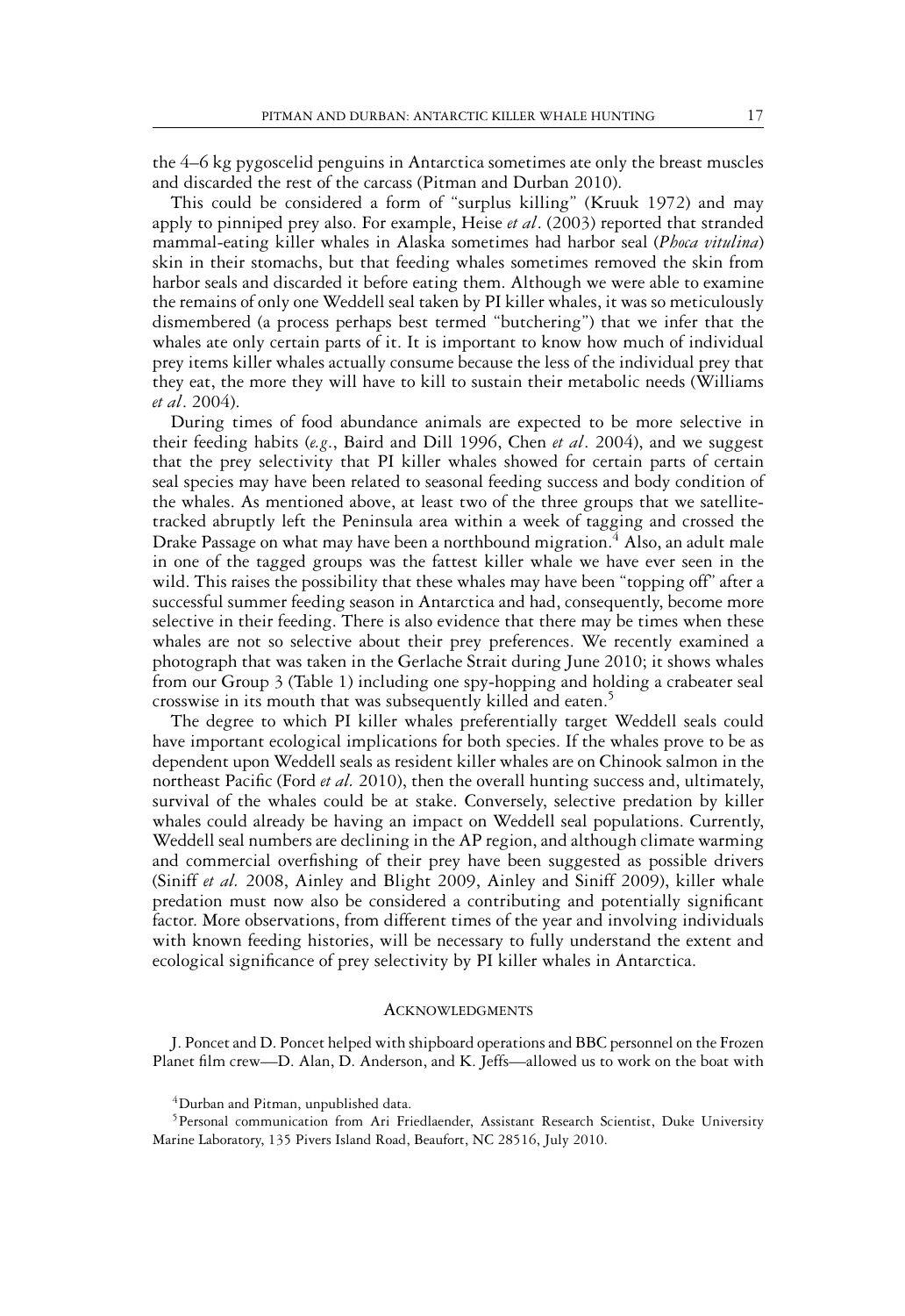them during their filming; all were generous with their time and enthusiasm for our project. Satellite tags were purchased from a grant by the National Geographic Society. We thank C. Pierpoint and J. Frizell of Greenpeace International for sharing their descriptions and video, respectively, of the McMurdo wave-wash event. O. Carlsson, J. Drennan, A. Friedlaender, J. Poncet, and T. Pusser provided details about their killer whale observations from the Peninsula area; Y. Ivashchenko translated Soviet papers for us, and H. Fearnbach provided field assistance. We had informative discussions about seal biology and identification with D. Siniff, B. Stewart, I. Stirling, and T. Smith and our paper was improved by the comments of R. Baird, L. Ballance, W. F. Perrin, D. Siniff, and two anonymous reviewers. K. Robertson at the Marine Mammal Genetics Laboratory at Southwest Fisheries Science Center, La Jolla, genetically confirmed the identification of two of our seal tissue samples. All research was conducted under ACA Permit No. 2009-013M#1, and MMPA No. 774-1714-08 issued to NOAA Fisheries, Southwest Fisheries Science Center.

#### LITERATURE CITED

- Ainley, D. G., and L. K. Blight. 2009. Ecological repercussions of historical fish extraction from the Southern Ocean. Fish and Fisheries 10:13–38.
- Ainley, D. G., and D. B. Siniff. 2009. The importance of Antarctic toothfish as prey of Weddell seals in the Ross Sea. Antarctic Science 21:317–327.
- Ainley, D. G., G. Ballard, S. Ackley, *et al.* 2007. Paradigm lost, or, is top-down forcing no longer significant in the Antarctic marine ecosystem? Antarctic Science 19:283– 290.
- Ainley, D., G. Ballard, L. K. Blight, *et al.* 2009. An apparent decrease in the prevalence of "Ross Sea killer whales" in the southern Ross Sea. Aquatic Mammals 35:335– 347.
- Ainley, D., G. Ballard, L. K. Blight, *et al.* 2010. Impacts of cetaceans on the structure of Southern Ocean food webs. Marine Mammal Science 26:482–498.
- Andrews, R. D., R. L. Pitman and L. T. Ballance. 2008. Satellite tracking reveals distinct movement patterns for Type B and Type C killer whales in the southern Ross Sea, Antarctica. Polar Biology 31:1461–1468.
- Baird, R. W., and L. M. Dill. 1995. Occurrence and behaviour of transient killer whales: Seasonal and pod-specific variability, foraging behaviour, and prey handling. Canadian Journal of Zoology 73:1300–1311.
- Baird, R. W., and L. M. Dill. 1996. Ecological and social determinants of group size in transient killer whales. Behavioral Ecology 7:408–416.
- Barbraud, C., and C. Cotté. 2008. Paradigms need hypothesis testing: No evidence for topdown forcing on Adélie and emperor penguin populations. Antarctic Science 20:391– 392.
- Barrett-Lennard, L. G., C. O. Matkin, J.W. Durban, E. L. Saulitis and D. K. Ellifrit. In press. Gray whale predation and prolonged feeding on submerged carcasses by transient killer whales at Unimak Pass, Alaska. Marine Ecology Progress Series.
- Bolt, H. E., P. V. Harvey, L. Mandleberg and A. D. Foote. 2009. Occurrence of killer whales in Scottish inshore waters: Temporal and spatial patterns relative to the distribution of declining harbour seal populations. Aquatic Conservation: Marine Freshwater Ecosystem 19:671–675.
- Branch, T.A., and T. M. Williams. 2006. Legacy of industrial whaling: Could killer whales be responsible for declines of sea lions, elephant seals, and minke whales in the Southern Hemisphere? Pages 262–278 *in* J. A. Estes, D. P. DeMaster, D. F. Doak, T. M. Williams and R. L. Brownell, eds. Whales, whaling and ocean ecosystems. University of California Press, Berkeley, CA.
- Chen, X., C. R. Dickman and M. B. Thompson. 2004. Selective consumption by predators of different body regions of prey: Is rate of energy intake important? Journal of Zoology, London 264:189–196.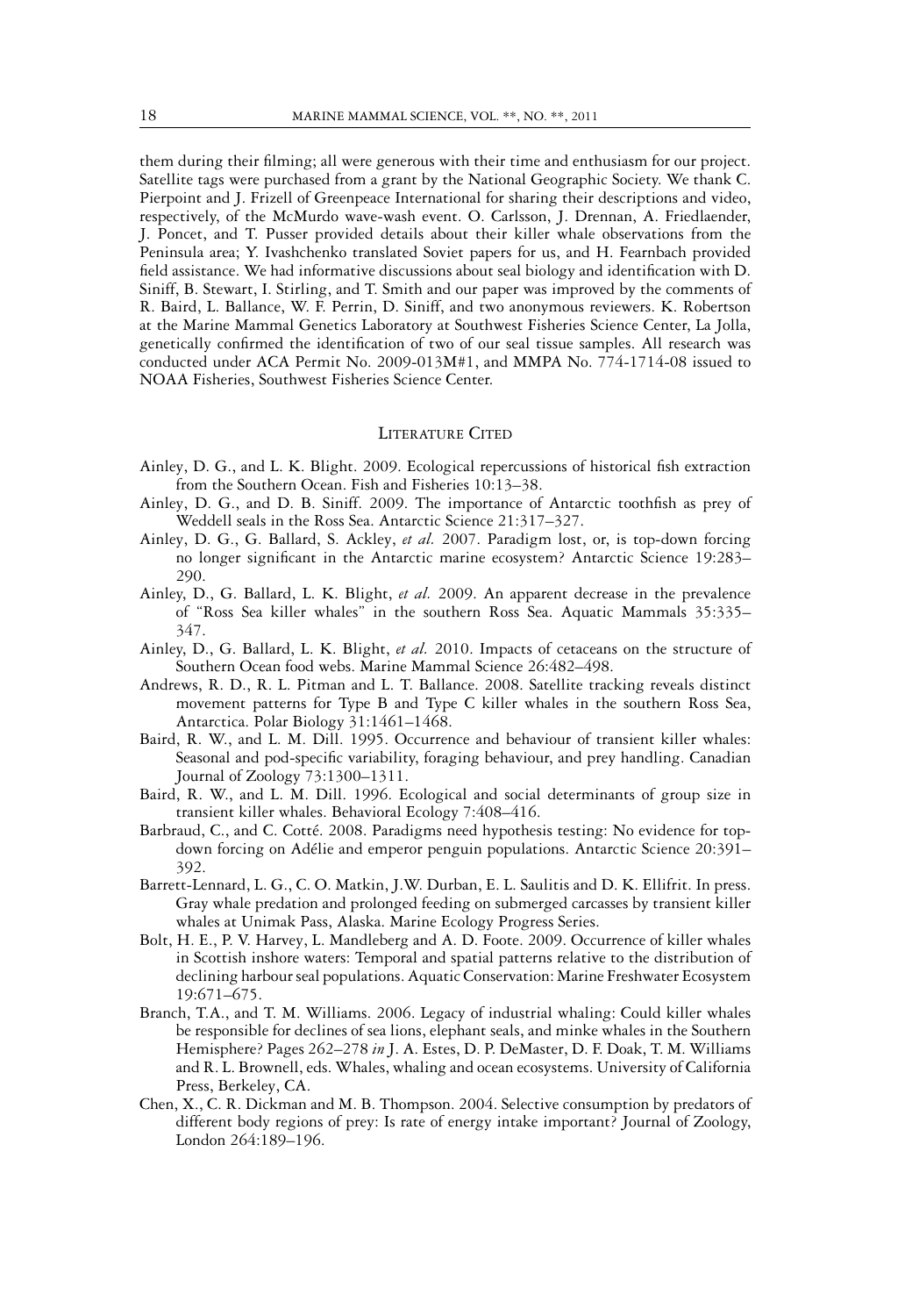- Clapham, P. J. 2001. Why do baleen whales migrate? A response to Corkeron and Connor. Marine Mammal Science 17:432–436.
- Connor, R. C., and P. J. Corkeron. 2001. Predation past and present: Killer whales and baleen whale migration. Marine Mammal Science 17:436–439.
- Corkeron, P. J., and R. C. Connor. 1999. Why do baleen whales migrate? Marine Mammal Science 15:1228–1245.
- Dalla Rosa, L., M. Bassoi, E. R. Secchi, D. Danilewicz, I. B. Moreno, M. C. O. Santos and P. A. C. Flores. 2007. Occurrence and distribution of killer whales in the waters of the Antarctic Peninsula. Paper SC/59/SM10 presented to the IWC 59th Scientific Committee, May 2007, Anchorage, AK. 6 pp.
- DeMaster, D. P., A. W. Trites, P. Clapham, S. Mizroch, P. Wade and R. J. Small. 2006. The sequential megafaunal collapse hypothesis: Testing with existing data. Progress in Oceanography 68:329–342.
- Estes, J. A., M. T. Tinker, T. M. Williams and D. F. Doak. 1998. Killer whale predation on sea otters linking oceanic and nearshore ecosystems. Science 282:473–476.
- Estes, J. A., D. F. Doak, A. M. Springer and T. M. Williams. 2009. Causes and consequences of marine mammal population declines in southwest Alaska: A food-web perspective. Philosophical Transactions of the Royal Society, B 364:1647–1658.
- Foote, A. D., J. Newton, S. B. Piertney, E. Willerslev and M. T. P. Gilbert. 2009. Ecological, morphological and genetic divergence of sympatric North Atlantic killer whale populations. Molecular Ecology 18:5207–5217.
- Ford, J. K. B., and G. M. Ellis. 2006. Selective foraging by fish-eating killer whales *Orcinus orca* in British Columbia. Marine Ecology Progress Series 316:185–199.
- Ford, J. K. B., G. M. Ellis, L. Barrett-Lennard, A. B. Morton, R. Palm and K. C. Balcomb. 1998. Dietary specialization in two sympatric populations of killer whales (*Orcinus orca*) in coastal British Columbia and adjacent waters. Canadian Journal of Zoology 76:1456–1471.
- Ford, J. K. B., G. M. Ellis and K. C. Balcomb. 2000. Killer whales: The natural history and genealogy of *Orcinus orca* in British Columbia and Washington State. 2nd edition. University of British Columbia Press, Vancouver, Canada.
- Ford, J. K. B., G. M. Ellis, D. R. Matkin, K. C. Balcomb, D. Briggs and A. B. Morton. 2005. Killer whale attacks on minke whales: Prey capture and antipredator tactics. Marine Mammal Science 21:603–618.
- Ford, J. K. B., G. M. Ellis, P. F. Olesiuk and K. C. Balcomb. 2010. Linking killer whale survival and prey abundance: Food limitation in the oceans' apex predator? Biology Letters 6:139–142.
- Forney, K. A., and Wade, P. 2006. Worldwide distribution and abundance of killer whales. Pages 145–162 *in* J. A. Estes, R. L. Brownell, D. P. DeMaster, D. F. Doak and T. M. Williams, eds. Whales, whaling and ocean ecosystems. University of California Press, Berkeley, CA.
- Guinet, C., P. Jouventin and H. Weimerskirch. 1992. Population changes, movements of southern elephant seals in Crozet and Kerguelen Archipelagos in the last decades. Polar Biology 12:349–356.
- Hanson, M. B., R. W. Baird, J. K. B. Ford, *et al.* 2010. Species and stock identification of prey consumed by endangered southern resident killer whales in their summer range. Endangered Species Research 11:69–82.
- Heise, K., L. G. Barrett-Lennard, E. Saulitis, C. Matkin and D. Bain. 2003. Examining the evidence for killer whale predation on Steller sea lions in British Columbia and Alaska. Aquatic Mammals 29:325–334.
- Jefferson, T. A., P. J. Stacey and R. W. Baird. 1991. A review of killer whale interactions with other marine mammals: Predation to co-existence. Mammal Review 21:151– 180.
- Kruuk, H. 1972. Surplus killing by carnivores. Journal of Zoology 166:233–244.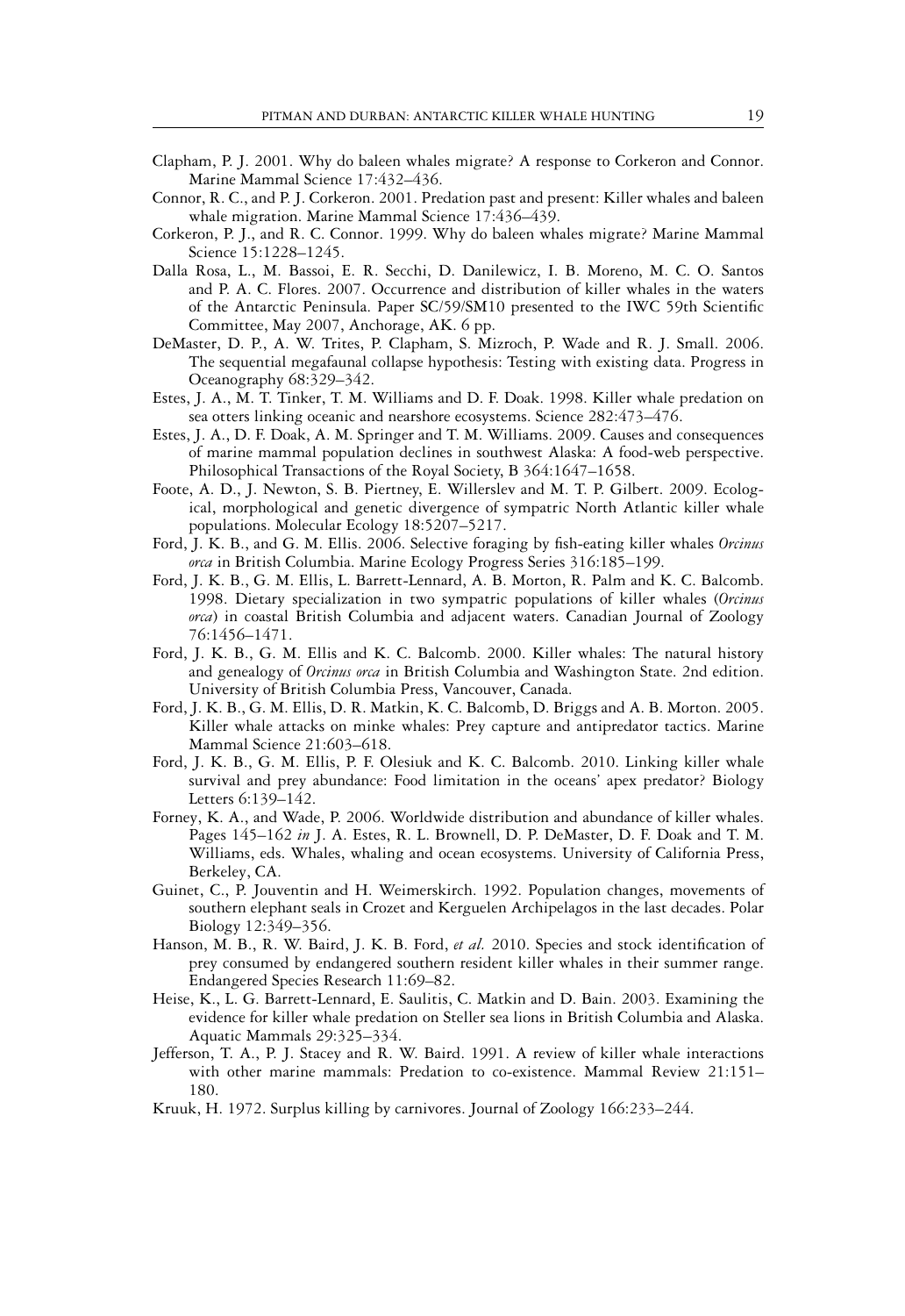- LeDuc, R. G., K. M. Roberston and R. L. Pitman. 2008. Mitochondrial sequence divergence among Antarctic killer whale ecotypes is consistent with multiple species. Biology Letters 4:426–429.
- Mass, A. M., and A. Y. Supin. 2009. Vision. Pages 1200–1211 *in* Encyclopedia of marine mammals. 2nd edition. W. F. Perrin, B. Würsig and J. G. M. Thewissen, eds. Elsevier, San Diego, CA.
- Mehta, A. V., J. M. Allen, R. Constantine, *et al.* 2007. Baleen whales are not important as prey for killer whales *Orcinus orca* in high-latitude regions. Marine Ecology Progress Series 348:297–307.
- Melnikov, V. V., and I. A. Zagrebin. 2005. Killer whale predation in coastal waters of the Chukotka Peninsula. Marine Mammal Science 21:550–556.
- Mizroch, S. A., and D. W. Rice. 2006. Have North Pacific killer whales switched prey species in response to depletion of the great whale populations? Marine Ecology Progress Series 310:235–246.
- Morin, P. A., F. I. Archer, A. D. Foote, *et al.* 2010. Complete mitochondrial genome analysis of killer whales (*Orcinus orca*) indicates multiple species. Genome Research 20:908–916.
- Pierpoint, C. 1996. Observations of (and by!) killer whales in Antarctica. Soundings [Newsletter of the SeaWatch Foundation] 2:1–3.
- Pitman, R. L., and J. W. Durban. 2009. Save the seal! Natural History Magazine 11/09:48.
- Pitman, R. L., and P. Ensor. 2003. Three different forms of killer whales in Antarctic waters. Journal of Cetacean Research and Management 5:131–139.
- Pitman, R. L., and J. W. Durban. 2010. Killer whale predation on penguins in Antarctica. Polar Biology 33:1589–1594.
- Plötz, J., H. Bornemann, R. Knust, A. Schröder and M. Bester. 2001. Foraging behavior of Weddell seals, and its ecological implications. Polar Biology 24:901–909.
- Saulitis, E., C. Matkin, K. Heise, L. Barrett-Lennard and G. Ellis. 2000. Foraging strategies of sympatric killer whale (*Orcinus orca*) populations in Prince William Sound, Alaska. Marine Mammal Science 6:94–109.
- Siniff, D. B., R. A. Garrott, J. J. Rotella, W. R. Fraser and D. G. Ainley. 2008. Opinion: Projecting the effects of environmental change on Antarctic seals. Antarctic Science 20:425–432.
- Smith, T. G., D. B. Siniff, R. Reichle and S. Stone. 1981. Coordinated behavior of killer whales, *Orcinus orca*, hunting a crabeater seal, *Lobodon carcinophagus*. Canadian Journal of Zoology 59:1185–1189.
- Springer, A. M., J. A. Estes, G. B. van Vliet, *et al.* 2003. Sequential megafaunal collapse in the North Pacific Ocean: An ongoing legacy of industrial whaling? Proceedings of the National Academy of Sciences 100:12223–12228.
- Springer A. M., J. A. Estes, G. B. van Vliet, *et al.* 2008. Mammal-eating killer whales, industrial whaling, and the sequential megafaunal collapse in the North Pacific Ocean: A reply to critics of Springer et al. 2003. Marine Mammal Science 24:414–442.
- Trites, A. W., V. B. Deecke, E. J. Gregr, J. K. B. Ford and P. F. Olesiuk. 2007. Killer whales, whaling and sequential megafaunal collapse in the North Pacific: A comparative analysis of the dynamics of marine mammals in Alaska and British Columbia following commercial whaling. Marine Mammal Science 23:751–765.
- Visser, I. N., T. G. Smith, I. D. Bullock, G. D. Green, O. G. L. Carlsson and S. Imberti. 2008. Antarctic peninsula killer whales (*Orcinus orca*) hunt seals and a penguin on floating ice. Marine Mammal Science 24:225–234.
- Wade, P. R., V. N. Burkanov, M. E. Dahlheim, *et al.* 2007. Killer whales and marine mammal trends in the North Pacific—A re-examination of evidence for sequential megafauna collapse and the prey-switching hypothesis. Marine Mammal Science 23:766–802.
- Wade, P. R., J. M. ver Hoef and D. P. DeMaster. 2009. Mammal-eating killer whales and their prey—Trend data for pinnipeds and sea otters in the North Pacific Ocean do not support the sequential megafaunal collapse hypothesis. Marine Mammal Science 25:737–747.